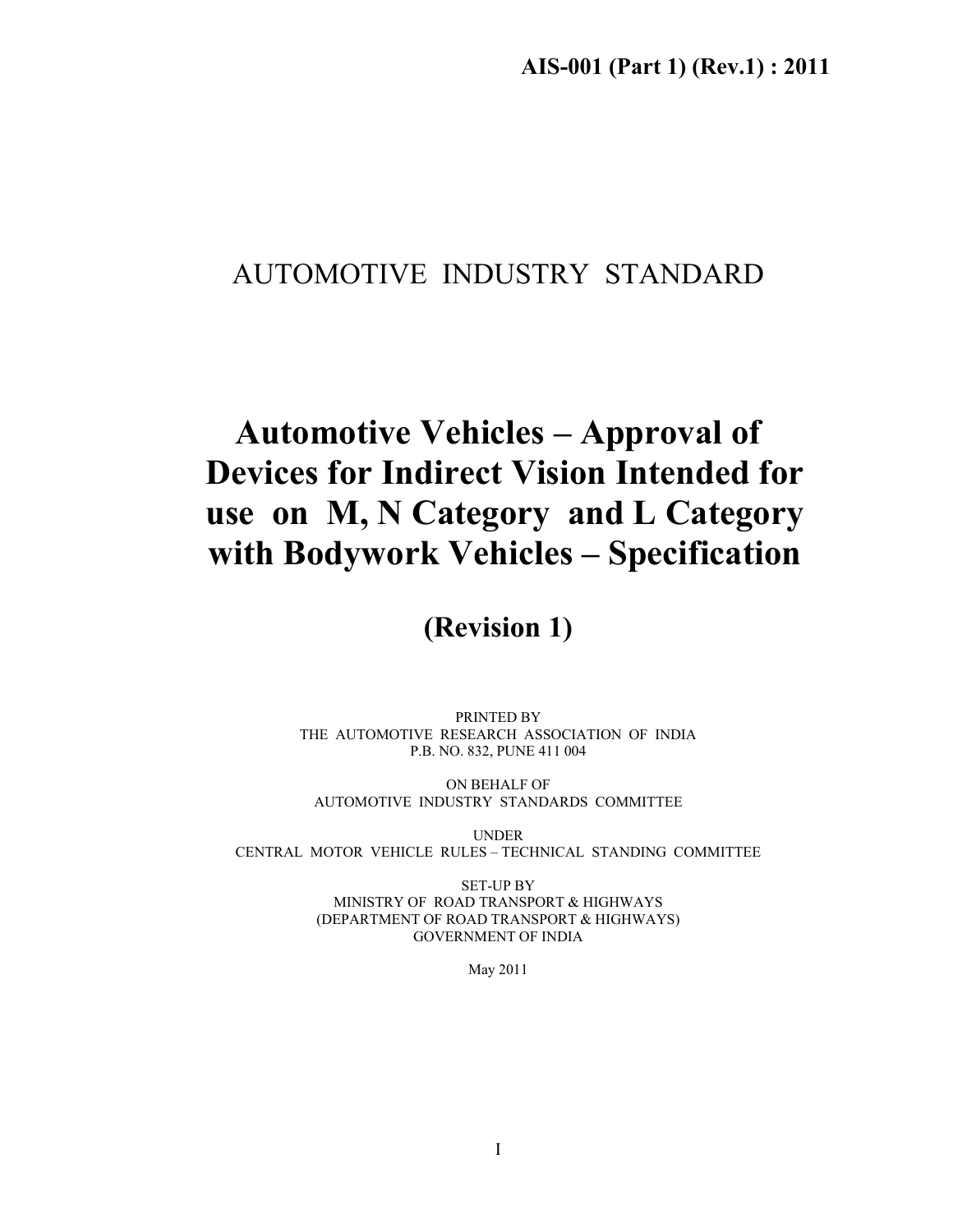### **AIS-001 (Part 1) (Rev.1) : 2011**

| Sr.<br>No. | Corrigenda.             | Amendment | Revision | Date | Remark | Misc. |
|------------|-------------------------|-----------|----------|------|--------|-------|
|            |                         |           |          |      |        |       |
|            |                         |           |          |      |        |       |
|            |                         |           |          |      |        |       |
|            |                         |           |          |      |        |       |
|            |                         |           |          |      |        |       |
|            |                         |           |          |      |        |       |
|            |                         |           |          |      |        |       |
|            |                         |           |          |      |        |       |
|            |                         |           |          |      |        |       |
|            |                         |           |          |      |        |       |
|            |                         |           |          |      |        |       |
|            |                         |           |          |      |        |       |
|            |                         |           |          |      |        |       |
|            |                         |           |          |      |        |       |
|            |                         |           |          |      |        |       |
|            |                         |           |          |      |        |       |
|            |                         |           |          |      |        |       |
|            |                         |           |          |      |        |       |
|            | <b>General remarks:</b> |           |          |      |        |       |

### **Status chart of the standard to be used by the purchaser for updating the record**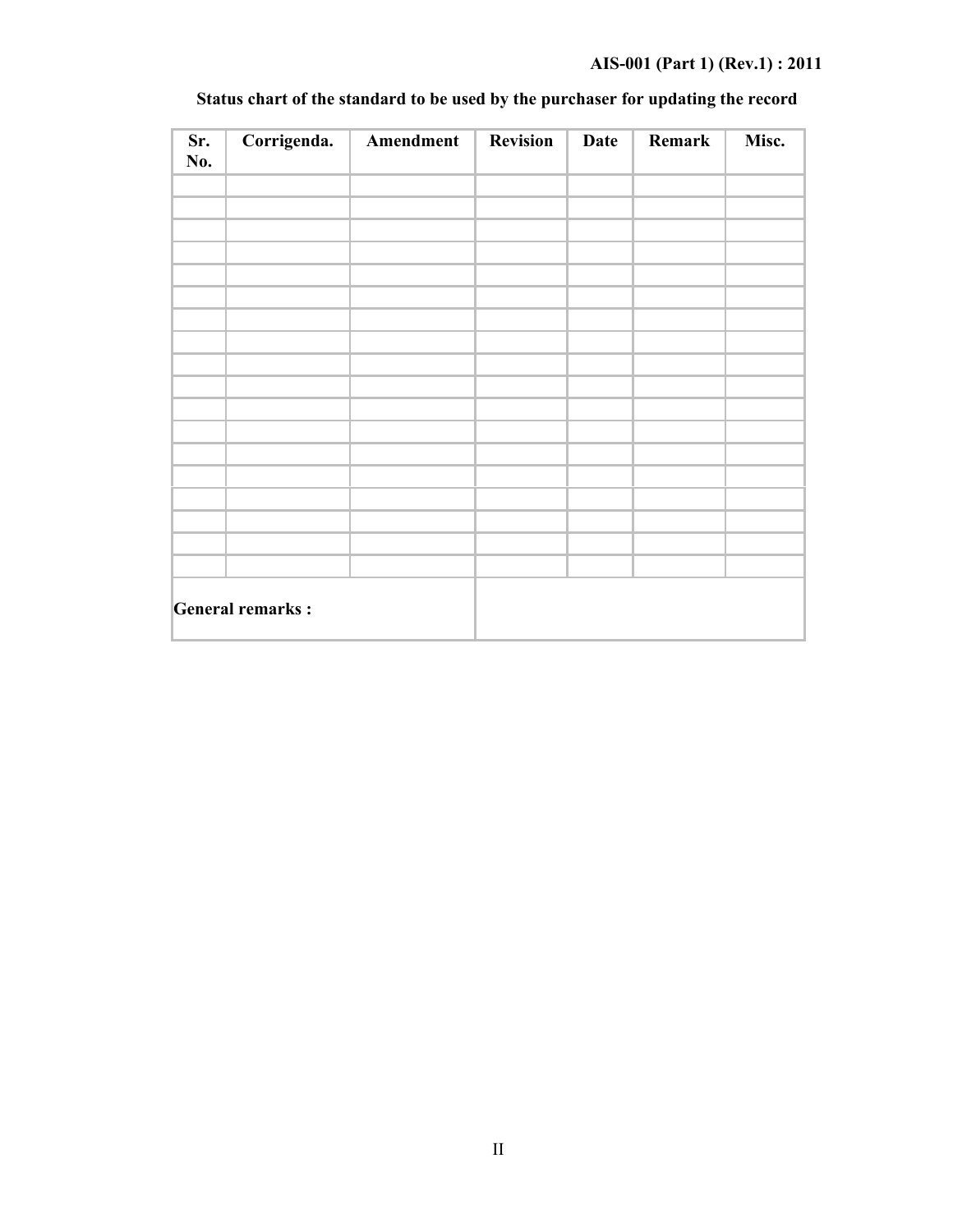### **INTRODUCTION**

- 0.0 The Government of India felt the need for a permanent agency to expedite the publication of standards and development of test facilities in parallel when the work on the preparation of the standards is going on, as the development of improved safety critical parts can be undertaken only after the publication of the standard and commissioning of test facilities. To this end, the erstwhile Ministry of Surface Transport (MOST) has constituted a permanent Automotive Industry Standards Committee (AISC) vide order No. RT-11028/11/97-MVL dated September 15, 1997. The standards prepared by AISC will be approved by the permanent CMVR Technical Standing Committee (CTSC). After approval, the Automotive Research Association of India, (ARAI), Pune, being the Secretariat of the AIS Committee, has published this standard. For better dissemination of this information ARAI may publish this document on their web site.
- 0.1 Accordingly AIS-001 covering mandatory requirements regarding performance of rear view mirrors devices has been published in 2001 and has been implemented thereafter in 2003.
- 0.2 With technological developments in automotive vehicles rear view mirrors, AIS-001 was taken up for revision and now is prepared in two parts.

This part covers the requirements for approval of devices for indirect vision for use on M, N, category and L category vehicles with bodywork vehiclesspecification.

0.3 This part is based on the following ECE Regulation

|                                              | ECE R $46$ , Rev. 3, Uniform Provisions Concerning the Approval of      |
|----------------------------------------------|-------------------------------------------------------------------------|
|                                              | Supplement 4 to the $02$ Devices for Indirect Vision and of Motor       |
|                                              | series of amendment   Vehicles with regard to the Installation of these |
| Devices CD (Date of entry into force Devices |                                                                         |
| 22 July 2009).                               |                                                                         |
|                                              |                                                                         |

- 0.4 While preparing this standard attempts have been made to align with the above ECE regulation. However, certain changes were necessary in the Indian context.
- 0.5 The following standards contain provisions, which through reference in this text constitute provisions of the standard.

|  | (Rev.1): 2011 | AIS-002 (Part 1) Automotive Vehicles – Devices for indirect Vision<br>intended for use on L category with bodywork vehicles,<br>M and N category -Installation requirements |
|--|---------------|-----------------------------------------------------------------------------------------------------------------------------------------------------------------------------|
|  | AIS-037       | Procedure for Type Approval and Establishing<br>Conformity of Production for Safety Critical Components.                                                                    |
|  | AIS-053       | Automotive Vehicles – Types – Terminology                                                                                                                                   |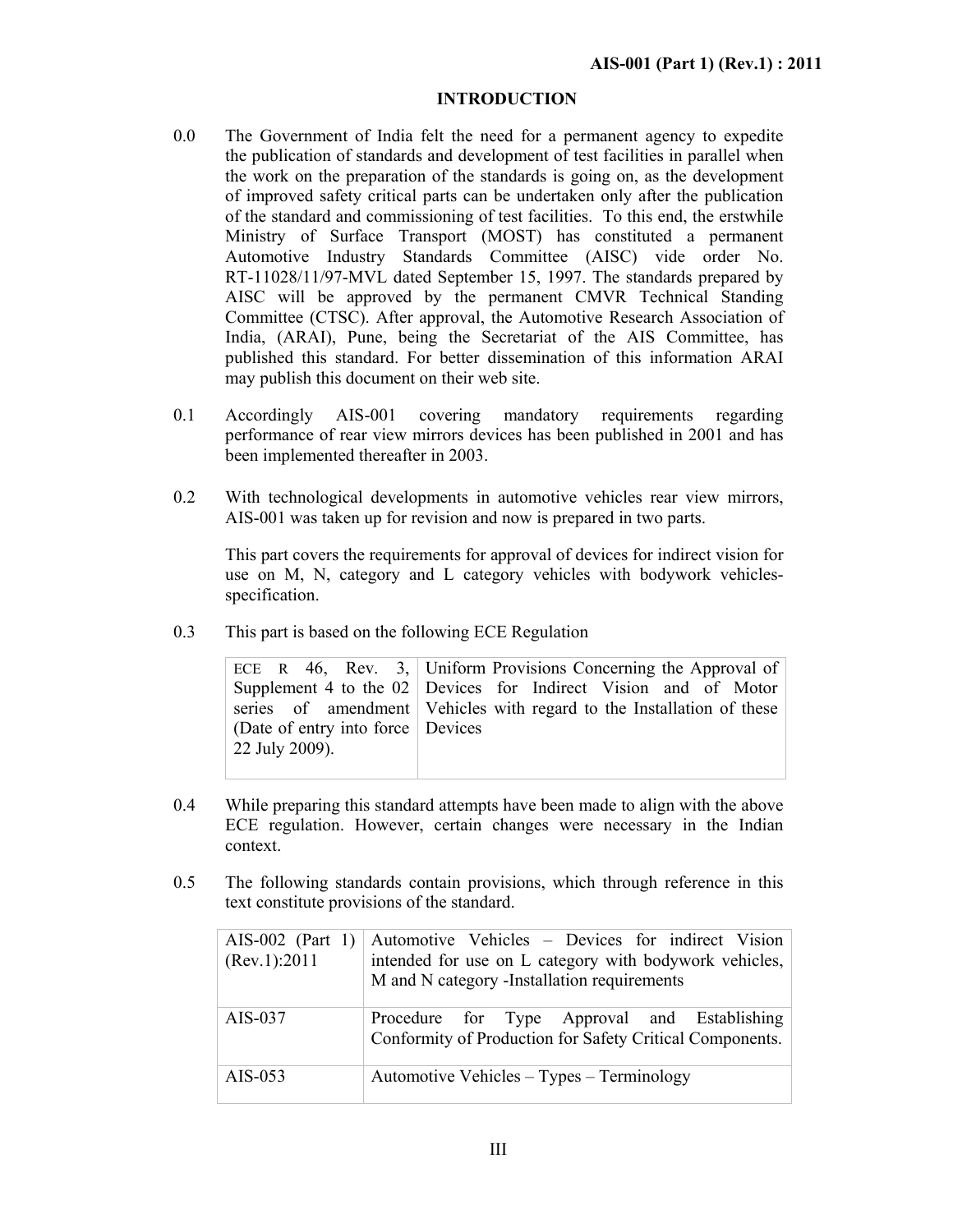|  | IS 13942:1994                       | Automotive vehicles - External projections - Performance<br>requirements                                                                                             |
|--|-------------------------------------|----------------------------------------------------------------------------------------------------------------------------------------------------------------------|
|  | ISO 15008:2003                      | Road vehicles -- Ergonomic aspects of transport<br>information and control systems -- Specifications and<br>compliance procedures for in-vehicle visual presentation |
|  | <b>CIE</b><br>publication<br>50(45) | International Electronical Vocabulary, Group 45,<br>Lighting                                                                                                         |
|  | EN 12368: 8.4                       | Traffic Control Equipment – Signal heads.                                                                                                                            |

0.6 The composition of AISC panel and AIS Committee responsible for preparation of this standard is given in Annex M and Annex N respectively.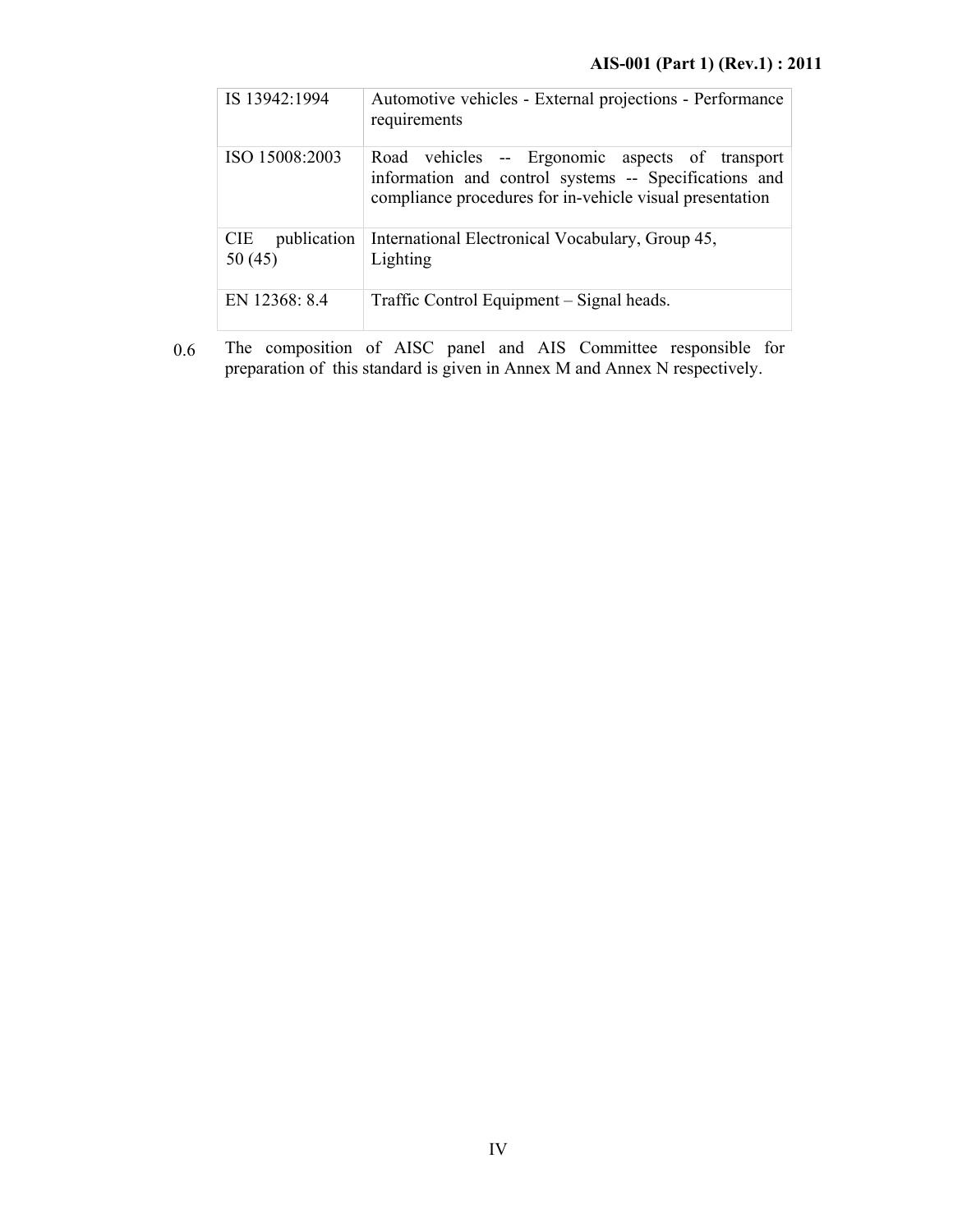| Para. No.               | <b>Contents</b>                                                                                 |        |  |
|-------------------------|-------------------------------------------------------------------------------------------------|--------|--|
| 1.                      | Scope                                                                                           | 1/35   |  |
| 2.                      | Definitions                                                                                     | 1/35   |  |
| 3.                      | Application for approval                                                                        | 4/35   |  |
| 4.                      | Markings                                                                                        | 4/35   |  |
| 5.                      | Approval                                                                                        | $5/35$ |  |
| 6.                      | Requirements                                                                                    | 5/35   |  |
| 7.                      | Extension of type approval                                                                      | 14/35  |  |
| 8.                      | Conformity of production                                                                        | 15/35  |  |
| 9.                      | Penalties for non-conformity of production                                                      | 15/35  |  |
| 10. to 20               | Reserved                                                                                        | 15/35  |  |
| 21.                     | <b>Transitional provisions</b>                                                                  | 15/35  |  |
| 22.                     | Establishing compliance of "E"/"e" approved devices to this<br>standards                        | 16/35  |  |
| 23.                     | Amendments to ECE regulations after the level described in<br>0.3 of introduction               | 17/35  |  |
| <b>List of Annexes:</b> |                                                                                                 |        |  |
| Annex A                 | Information to be submitted at the time of applying for type<br>approval                        | 18/35  |  |
| Annex B                 | Reserved                                                                                        | 20/35  |  |
| Annex C                 | Reserved                                                                                        | 20/35  |  |
| Annex D                 | Reserved                                                                                        | 20/35  |  |
| Annex E                 | Reserved                                                                                        | 20/35  |  |
| Annex F                 | Test method for determining reflectivity                                                        | 21/35  |  |
| Annex G                 | Procedure for determining the Radius of Curvature "r" of<br>the reflecting surface of a mirror. | 28/35  |  |
| Annex H                 | Reserved                                                                                        | 30/35  |  |
| Annex J                 | Reserved                                                                                        | 30/35  |  |
| Annex K                 | Reserved                                                                                        | 30/35  |  |
| Annex L                 | Criteria for extension of approval                                                              | 31/35  |  |

### **Automotive Vehicles –Approval of Devices for Indirect Vision Intended for use on M, N Category and L Category with Bodywork Vehicles – Specification**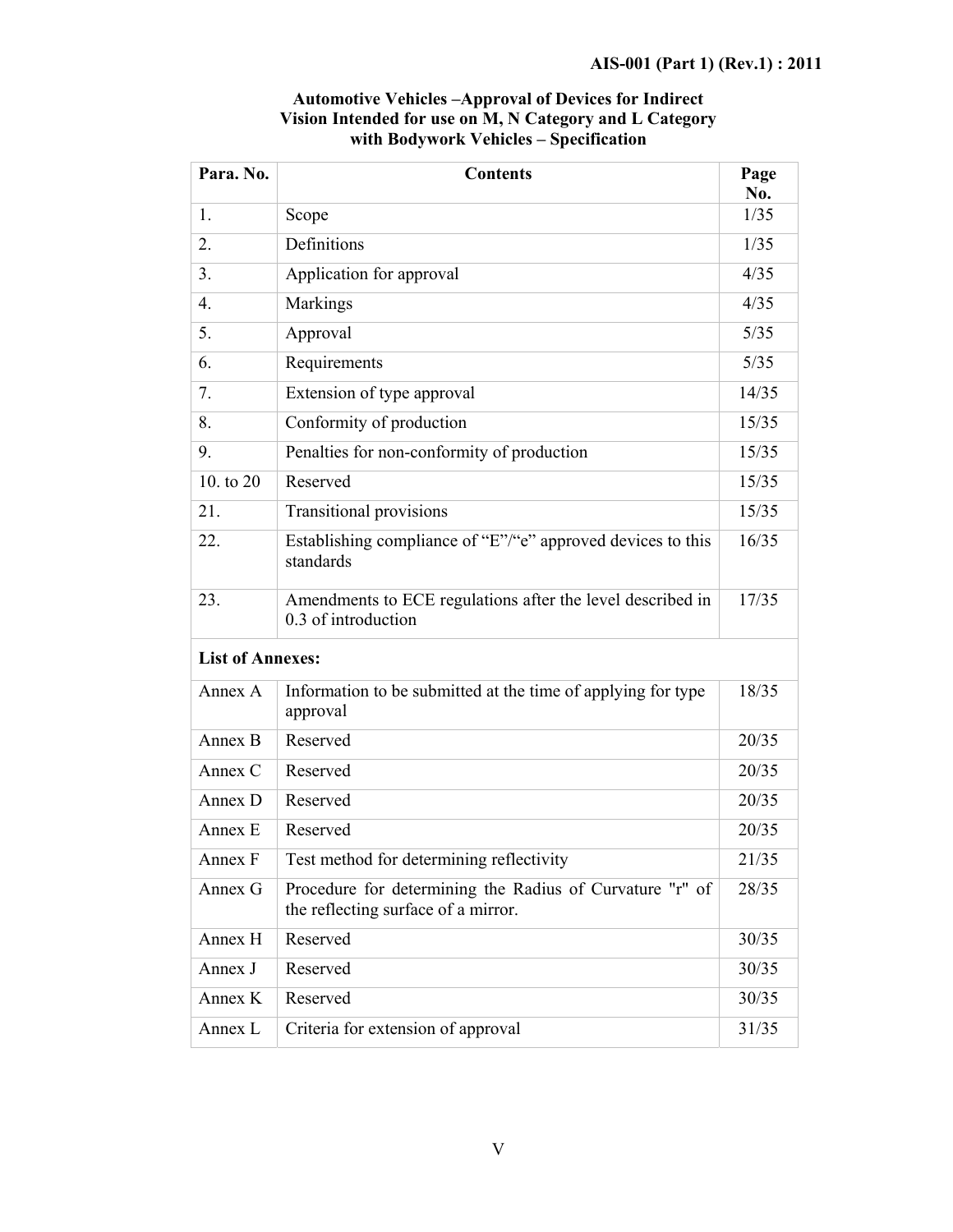### **Automotive Vehicles – Approval of Devices for Indirect Vision Intended for use on M, N Category and L Category with Bodywork Vehicles – Specification**

### **1. SCOPE**

This standard applies to devices for indirect vision intended to be installed on motor vehicles of categories L category with bodywork at least partly enclosing the driver, M, N and A as defined in AIS-053.

 **Note**: The permission to use rear view mirrors and indirect vision devices covered by this standard are governed by requirements specified by the standard for installation of requirements of that category of vehicles.

### **2. DEFINITIONS**

For the purposes of this standard:

- 2.1. "**Devices for indirect vision**" means devices to observe the traffic area adjacent to the vehicle, which cannot be observed by direct vision. These may be conventional mirrors, camera-monitors or other devices able to present information about the indirect field of vision to the driver.
- 2.1.1 "**Mirror**" means any device, excluding devices such as periscopes, intended to give a clear view to the rear, side or front of the vehicle within the fields of vision defined in 15.2.4 of AIS-002(Part 1)(Rev. 1).
- 2.1.1.1. "**Interior mirror**" means a device as defined in 2.1, which is intended to be fitted in the passenger compartment of a vehicle.
- 2.1.1.2. "**Exterior mirror**" means a device as defined in 2.1, which is intended to be mounted on the external surface of a vehicle.
- 2.1.1.3. "**Surveillance mirror**" means a mirror other than the ones defined in 2.1.1. which is intended to be fitted to the inside or outside of the vehicle in order to provide fields of vision other than those specified in 15.2.4 of AIS-002(Part 1)(Rev. 1).
- 2.1.1.4. "**Vision support system**" means a system to enable the driver to detect and/or see objects in the area adjacent to the vehicle."
- 2.1.1.5. **"r"** means the average of the radii of curvature measured over the reflecting surface, in accordance with the method described in Annex G.
- 2.1.1.6. "**The principal radii of curvature at one point on the reflecting surface**  $(r_i)$ " means the values obtained with the apparatus defined in Annex G measured on the arc of the reflecting surface passing through the centre of this surface parallel to the segment b, as defined in 6.1.2.1.2.1 and on the arc perpendicular to this segment.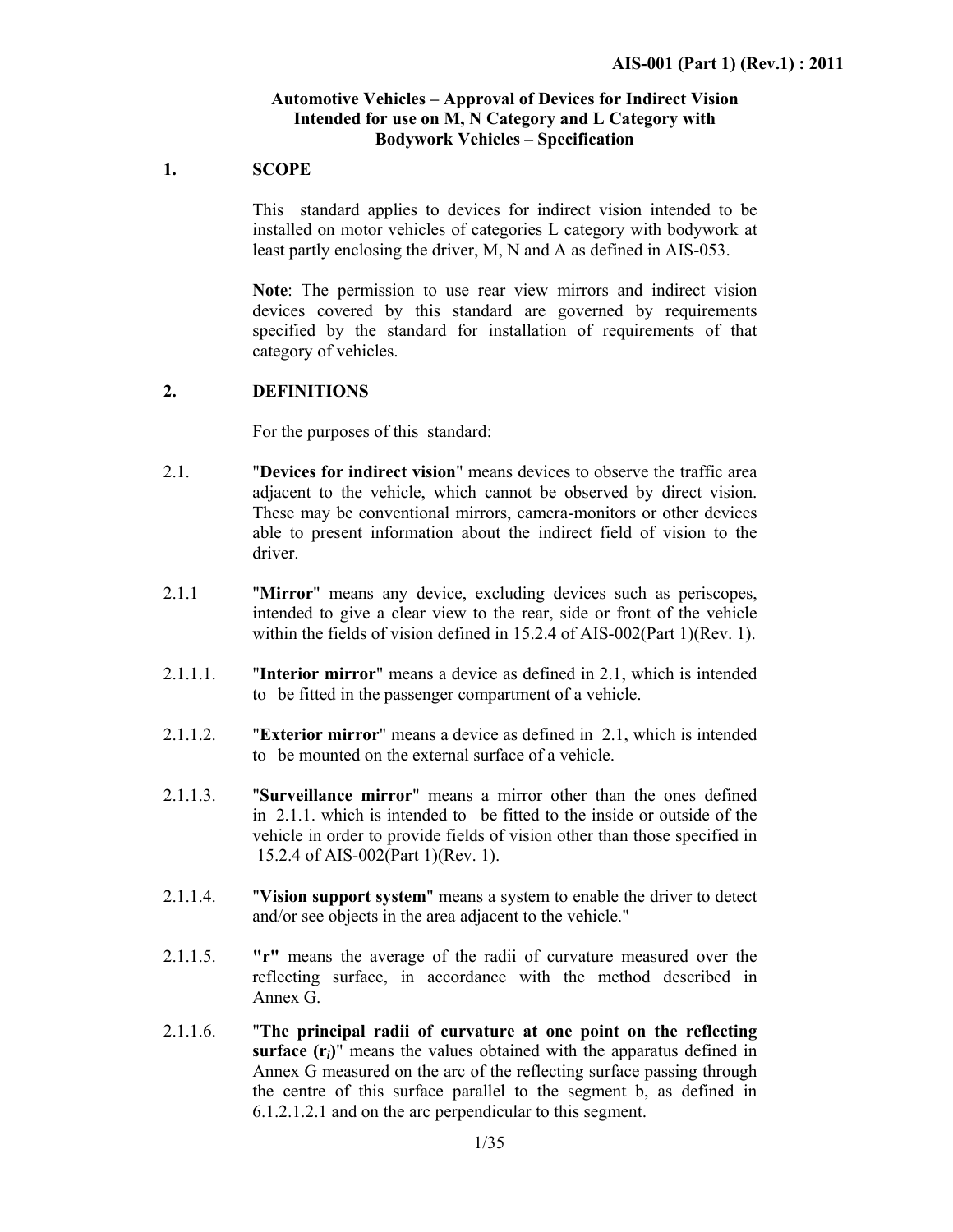2.1.1.7. **The radius of curvature at one point on the reflecting surface**  $(r_n)$ **"** means the arithmetical average of the principal radii of curvature r*<sup>i</sup>* and r′*i* i.e.:

$$
r_p = \frac{r_i + r'_i}{2}
$$

- 2.1.1.8. "**Spherical surface**" means a surface, which has a constant and equal radius in all directions
- 2.1.1.9. "**Aspherical surface**" means a surface, which has only in one plane a constant radius.
- 2.1.1.10. "**Aspherical mirror**" means a mirror composed of a spherical and an aspherical part, in which the transition of the reflecting surface from the spherical to the aspherical part has to be marked. The curvature of the main axis of the mirror is defined in the x/y coordinate system defined by the radius of the spherical primary calotte with:

$$
y = R - \sqrt{(R^2 - x^2)} + k(x - a)^3
$$

R: nominal radius in the spherical part k: constant for the change of curvature a: constant for the spherical size of the spherical primary calotte

- 2.1.1.11. "**Centre of the reflecting surface**" means the centre of the visible area of the reflecting surface.
- 2.1.1.12. "**The radius of curvature of the constituent parts of the mirror**" means the radius "c" of the arc of the circle which most closely approximates to the curved form of the part in question.
- 2.1.1.13 "**Class of mirror**" means all devices having one or more common characteristics or functions. They are classified as follows:

| Class I          | "Interior rear-view mirror", intended to give the field of<br>vision defined in $15.2.4.1$ of AIS-002 (Part 1)(Rev. 1)                             |  |
|------------------|----------------------------------------------------------------------------------------------------------------------------------------------------|--|
| Class II and III | "Main exterior rear-view mirror", intended to give the<br>fields of vision defined in 15.2.4.2 and 15.2.4.3 of<br>AIS-002 (Part 1)(Rev. 1)         |  |
| Class IV         | "Wide-angle exterior mirror", intended to give the field<br>of vision defined in $1\,5.2.4.4$ of AIS-002 (Part 1) (Rev. 1).                        |  |
| Class V          | "Close-proximity exterior mirror", intended to give the field<br>of vision defined in $15.2.4.5$ of AIS-002 (Part 1) (Rev. 1)                      |  |
| Class VI         | "Front mirror", intended to give the field of vision defined<br>in 15.2.4.6 of AIS-002 (Part 1) (Rev. 1).                                          |  |
| Class VII        | Mirrors intended for L category vehicles with bodywork<br>intended to give the field of vision defined in 15.2.4.7 of<br>AIS-002(Part 1) (Rev. 1). |  |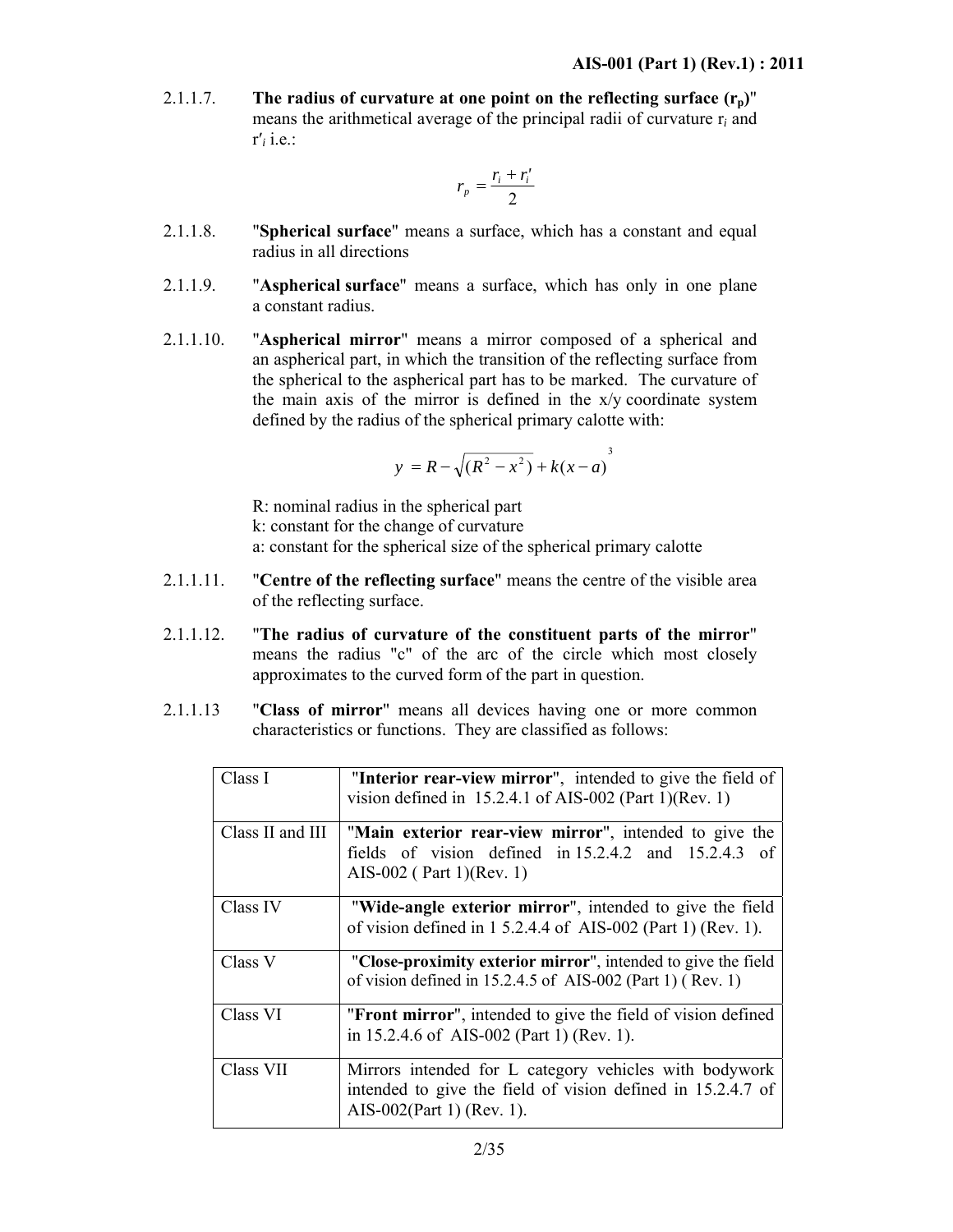- 2.1.2. **"Camera-monitor device for indirect vision"** means a device as defined in 2.1, where the field of vision is obtained by means of a camera-monitor combination as defined in 2.1.2.1 and 2.1.2.2.
- 2.1.2.1. **"Camera"** means a device that renders an image of the outside world and then converts this image into a signal (e.g. video signal).
- 2.1.2.2. **"Monitor"** means a device that converts a signal into images that are rendered into the visual spectrum.
- 2.1.2.3. **"Detection"** means the ability to distinguish an object from its background/surroundings at certain distance.
- 2.1.2.4. **"Luminance contrast"** means the brightness ratio between an object and its immediate background/surrounding that allows the object to be distinguished from its background/surroundings.
- 2.1.2.5. **"Resolution"** means the smallest detail that is discerned with a perceptual system, i.e. perceived as separate from the larger whole. The resolution of the human eye is indicated as "visual acuity".
- 2.1.2.6. **"Critical object"** means a circular object with a diameter  $D_0 = 0.8$  m. (See note below)

**Note**: A system for indirect vision is intended to detect relevant road users. The relevancy of a road user is defined by his or her position and (potential) speed. More or less in proportion with the speed of the pedestrian-cyclist- moped driver, the dimensions of these road users increase as well. For detection purposes a moped driver  $(D = 0.8 \text{ m})$ at 40 m distance would be equal to a pedestrian  $(D = 0.5 \text{ m})$  at a distance of 25 m. Considering the speeds, the moped driver would be selected as the criterion for the detection size; for that reason an object with a size of 0.8 m shall be used for determining the detection performance.

- 2.1.2.7. **"Critical perception"** means the level of perception that the human eye is generally capable of achieving under various conditions. For traffic conditions the limiting value for a critical perception is eight arc-minutes of visual angle.
- 2.1.2.8. **"Field of vision"** means the section of the tri-dimensional space which is monitored with the help of a device for indirect vision. Unless otherwise stated, this is based on the view on ground level offered by a device and/or devices other than mirrors. This may be limited by the relevant detection distance corresponding to the critical object.
- 2.1.2.9. **"Detection distance"** means the distance measured at ground level from the viewing reference point to the extreme point at which a critical object is just perceived (the limiting value for a critical perception just barely achieved).
- 2.1.2.10. **"Critical field of vision"** means the area in which a critical object has to be detected by means of a device for indirect vision and that is defined by an angle and one or more detection distances.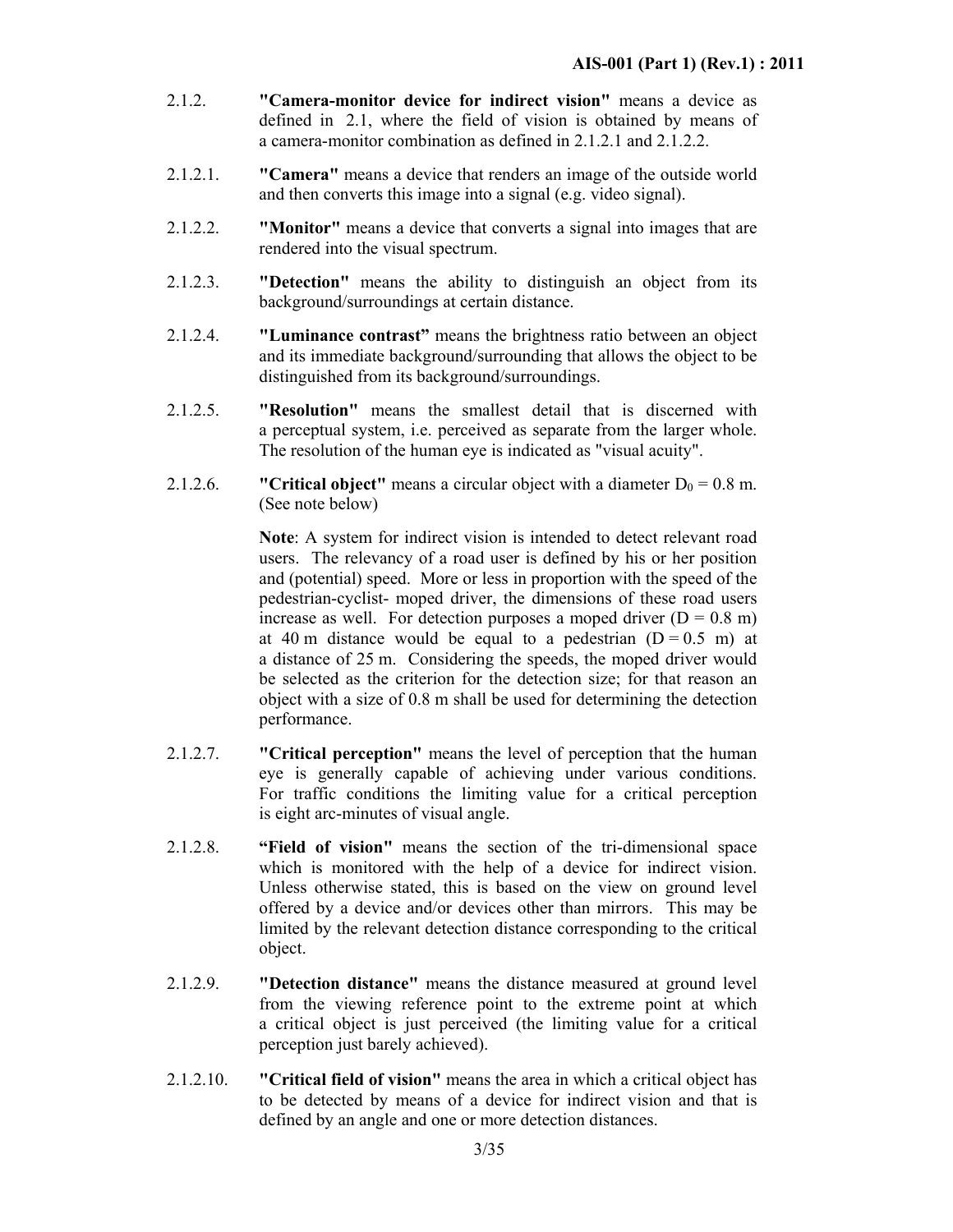- 2.1.2.11. **"Viewing reference point"** means the point linked to the vehicle to which the prescribed field of vision is related. This point is the projection on the ground of the intersection of a vertical plane passing through the driver's ocular points with a plane parallel to the median longitudinal plane of the vehicle situated 20 cm outside the vehicle.
- 2.1.2.12. **"Visual spectrum"** means light with a wavelength within the range of the perceptual limits of the human eyes: 380-780 nm.
- 2.1.2.13. **"Surveillance camera-monitor-recording device"** means a camera and either a monitor or recording equipment other than the cameramonitor device defined in 2.1.2. which can be fitted to the inside or outside of the vehicle in order to provide fields of vision other than those specified in 15.2.4. of AIS-002 (Part 1) (Rev. 1) or to provide a security system within or around the vehicle
- 2.1.3. **"Other devices for indirect vision"** means devices as defined in 2.1., where the field of vision is not obtained by means of a mirror or a camera-monitor type device for indirect vision.
- 2.1.4. **"Type of device for indirect vision"** means devices that do not differ on the following essential characteristics:
	- design of the device inclusive, if pertinent**,** the attachment to the bodywork;
	- in case of mirrors the class, the shape**,** the dimensions and radius of curvature of the mirror's reflecting surface;
	- in case of camera-monitor devices the detection distance and the range of vision.

### **3. APPLICATION FOR APPROVAL**

- 3.1 Information to be submitted at the time of applying for type approval of the indirect vision devices shall be as given in Annex A
- 3.2 Reserved.
- 3.3 For each type of device for indirect vision the application shall be accompanied by:
- 3.3.1 in case of mirrors, four samples: three for use in the tests and one to be retained by the laboratory for any further examination that might subsequently prove necessary. Additional specimens may be called for at the request of the testing agency.
- 3.3.2 in case of other devices for indirect vision: one sample of all the parts.

### **4. MARKINGS**

4.1. The samples of devices for indirect vision submitted for approval shall bear the trade name or mark of the manufacturer; this marking shall be clearly legible and be indelible.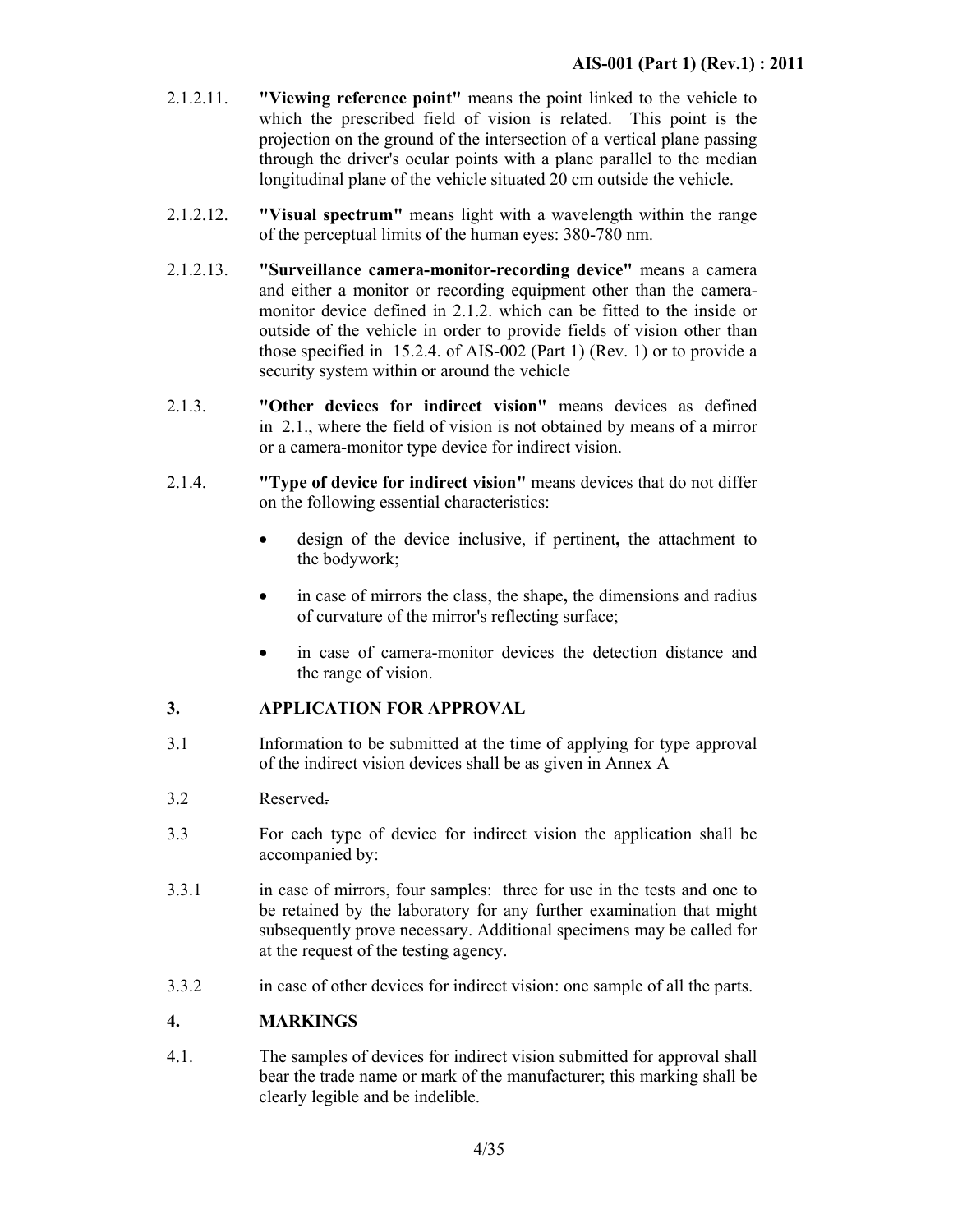4.2 Every device shall possess a space large enough to accommodate the approval mark, which shall be legible when the device has been mounted on the vehicle; this space shall be shown on the sketches referred to in Annex A.

> **Note 1:** The above condition is deemed to be complied with if the space for approval marking is on the portion which does not get housed in the vehicle at the time of installation or on a portion which can be seen by repositioning the mirror.

> **Note 2:** On the prototype for type approval, the markings may be provided by suitable temporary methods and need not necessary be obtained from the tools used for series production.

### **5. APPROVAL**

- 5.1. If the samples submitted for approval meet the requirements of 6**.** of this standard, approval of the pertinent type of device for indirect vision shall be granted.
- 5.2. The Approval number shall be as per AIS-037.
- 5.3. Reserved
- 5.4 Reserved
- 5.4.1. Reserved
- 5.4.2. Reserved
- 5.4.3 In addition to the approval mark (5.2), an additional symbol I or II or III or IV or V or VI, or VII specifying the class to which the type of mirror belongs or the symbol S in case of any device for indirect vision other than a mirror. The additional symbol shall be placed in any convenient position.
- 5.5. The approval mark and the additional symbol shall be clearly legible and be indelible.
- 5.6 Reserved

### **6. REQUIREMENTS**

- 6.1 **Mirrors**
- 6.1.1 **General specifications**
- 6.1.1.1. All mirrors shall be adjustable.
- 6.1.1.2. The edge of the reflecting surface shall be enclosed in a protective housing (holder, etc.) which, on its perimeter, shall have a value 'c' greater than or equal to 2.5 mm at all points and in all directions.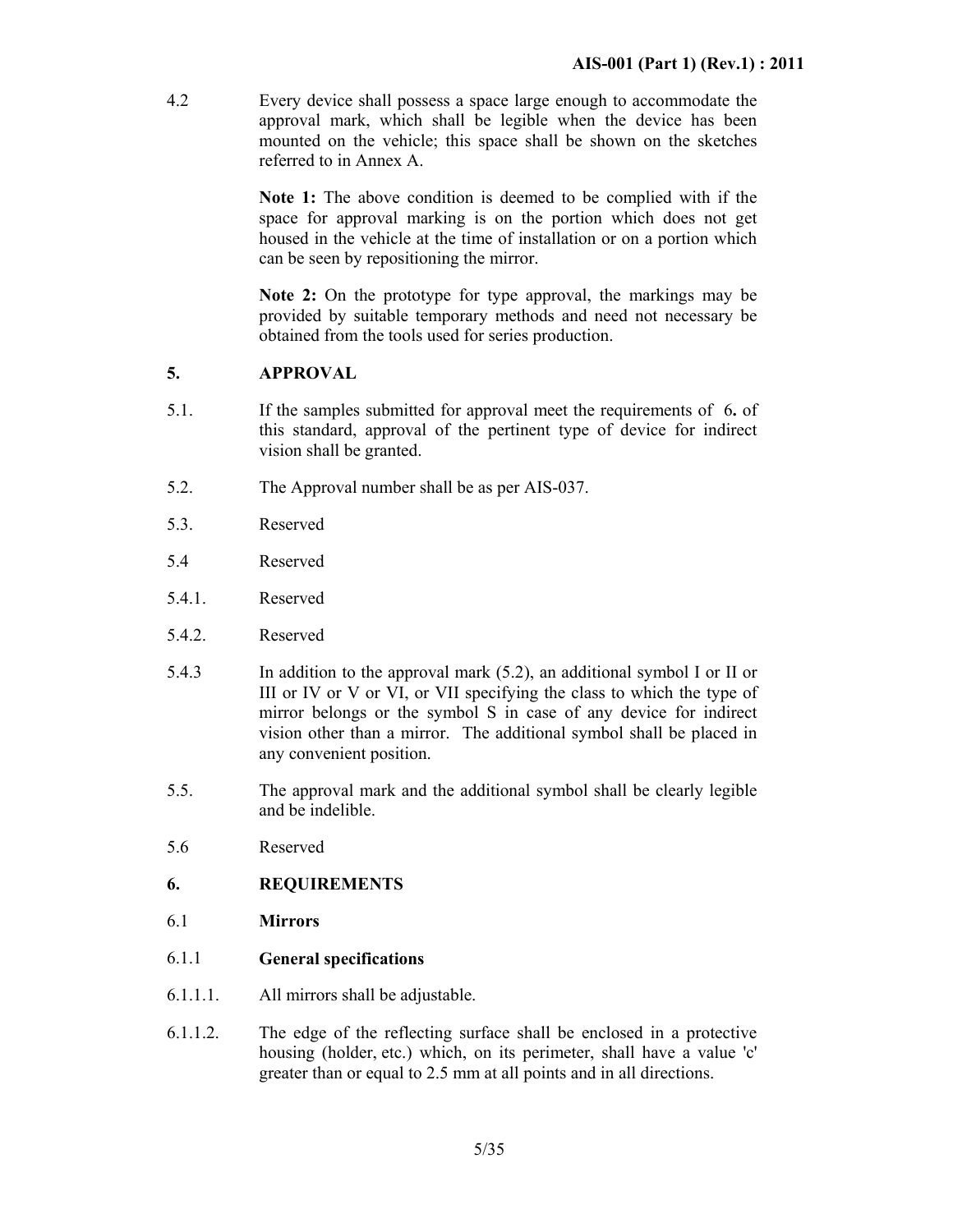If the reflecting surface projects beyond the protective housing, the radius of curvature 'c' on the edge of the projecting part shall be not less than 2.5 mm and the reflecting surface shall return into the protective housing under a force of 50 N applied to the point of greatest projection, relative to the protective housing, in a horizontal direction, approximately parallel to the longitudinal median plane of the vehicle.

- 6.1.1.3. When the mirror is mounted on a plane surface, all parts, irrespective of the adjustment position of the device, including those parts remaining attached to the support after the test provided for in 6.1.3.2, which are in potential, static contact with a sphere either 165 mm in diameter in the case of an interior mirror or 100 mm in diameter in the case of an exterior mirror, shall have a radius of curvature 'c' of not less than 2.5 mm.
- 6.1.1.4 Edges of fixing holes or recesses of which the diameter or longest diagonal is less than 12 mm are exempt from the radius requirements of 6.1.1.3. provided that they are blunted.
- 6.1.1.5. The device for the attachment of mirrors to the vehicle shall be so designed that a cylinder with a 70 mm radius, (50 mm in the case of an L-category vehicle), having at its axis, or one of the axes, of pivot or rotation which ensures deflection of the mirror in the direction of impact concerned, passes through at least part of the surface to which the device is attached.
- 6.1.1.6. The parts of exterior mirrors referred to in 6.1.1.2. and 6.1.1.3. which are made of a material with a Shore A hardness not exceeding 60 are exempt from the relevant provisions.
- 6.1.1.7 In the case of those parts of interior mirrors which are made of a material with a Shore A hardness of less than 50 and which are mounted on a rigid support, the requirements of 6.1.1.2. and 6.1.1.3 shall only apply to the support.

### 6.1.2 **Special specifications**

### 6.1.2.1. **Dimensions**

### 6.1.2.1.1 **Interior rear-view mirrors (Class I)**

 The dimensions of the reflecting surface shall be such that it is possible to inscribe thereon a rectangle one side of which is 40 mm and the other 'a' mm in length, where

$$
a = 150 \text{ mm} \times \frac{1}{1 + \frac{1000}{r}}
$$

and r is the radius of curvature.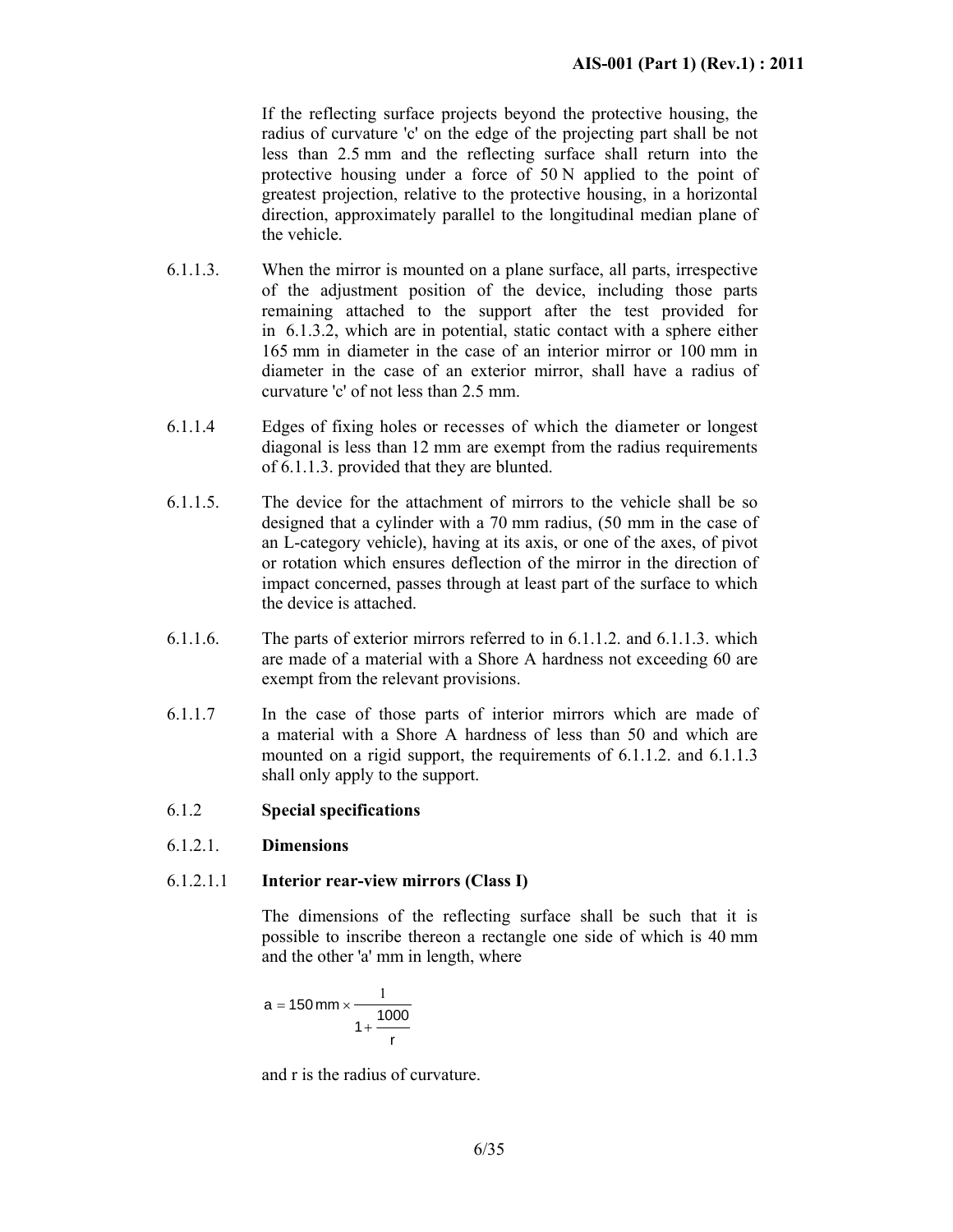### 6.1.2.1.2 **Main exterior rear-view mirrors (Classes II and III)**

6.1.2.1.2.1. The dimensions of the reflecting surface shall be such that it is possible to inscribe therein:

> a rectangle 40 mm high the base length of which, measured in millimeters, has the value 'a';

> a segment which is parallel to the height of the rectangle and the length of which, expressed in millimeters, has the value 'b'.

6.1.2.1.2.2 The minimum values of 'a' and 'b' are given in the table below:

| Class of rear-view mirror | $a$ (mm)             | $b$ (mm) |
|---------------------------|----------------------|----------|
| П                         | 170<br>1000<br>$1 +$ | 200      |
| III                       | 130<br>1000          | 70       |

### 6.1.2.1.3. **"Wide-angle" exterior mirrors (Class IV)**

 The contours of the reflecting surface shall be of simple geometric form and its dimensions such that it provides, if necessary in conjunction with a Class II exterior mirror, the field of vision specified in 15.2.4.4. of AIS-002 (Part 1) (Rev. 1).

### 6.1.2.1.4. **"Close-proximity" exterior mirrors (Class V)**

 The contours of the reflecting surface shall be of simple geometric form and its dimensions such that the mirror provides the field of vision specified in 15.2.4.5. of AIS-002 (Part 1) (Rev. 1).

### 6.1.2.1.5. **Front mirrors (Class VI)**

 The contours of the reflecting surface shall be of simple geometric form and its dimensions such that the mirror provides the field of vision specified in 15.2.4.6. of AIS-002 (Part 1) (Rev. 1).

**Note** : Conditions given in 6.1.2.1.3, 6.1.2.1.4 and 6.1.2.1.5 are for general guidelines and need not be verified at the time of type approval of the mirror

### 6.1.2.1.6. **Mirrors for Category L vehicles with bodywork (Class VII)**

6.1.2.1.6.1 'Main' exterior mirrors (Class VII)

 The minimum dimensions of the reflecting surface shall be as per 7.1 of Part 2 of this standard.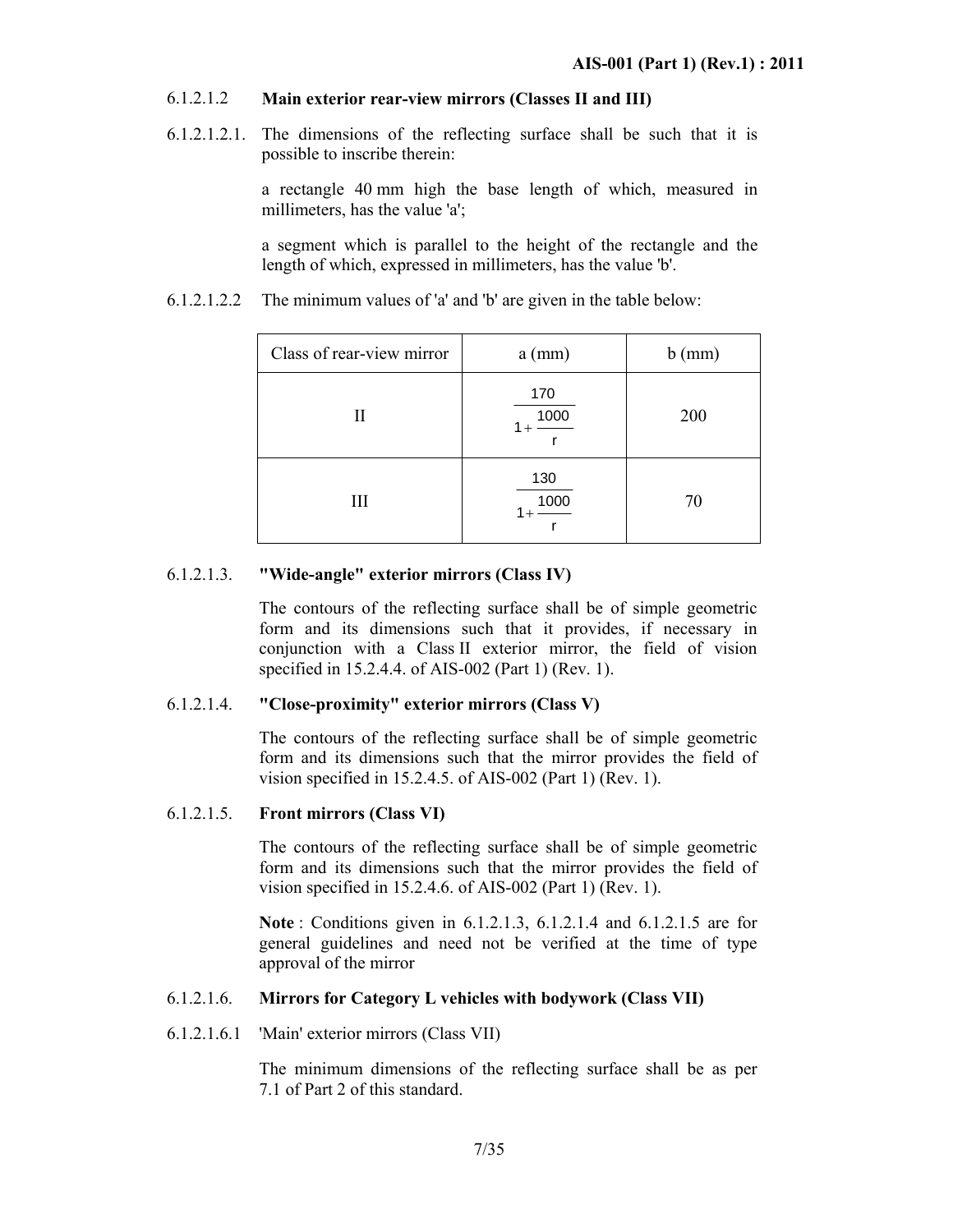### 6.1.2.2 **Reflecting surface and coefficients of reflection**

- 6.1.2.2.1 The reflecting surface of a mirror shall be either flat or spherically convex. Exterior mirrors may be equipped with an additional aspherical part provided that the main mirror fulfils the requirements of the indirect field of vision.
- 6.1.2.2.2 Differences between the radii of curvature of mirrors
- 6.1.2.2.2.1 The difference between  $r_i$  or  $r'_i$ , and  $r_p$  at each reference point shall not exceed 0.15 r
- 6.1.2.2.2.2 The difference between any of the radii of curvature  $(r_{p1}, r_{p2}, \text{ and } r_{p3})$ and r shall not exceed 0.15 r.
- 6.1.2.2.2.3 When r is not less than 3,000 mm, the value of 0.15 r quoted in 6.1.2.2.2.1. and 6.1.2.2.2.2. is replaced by 0.25 r.

### 6.1.2.2.3 **Requirements for aspherical parts of mirrors**

- 6.1.2.2.3.1 Aspherical mirrors shall be of sufficient size and shape to provide useful information to the driver. This normally means a minimum width of 30 mm at some point.
- 6.1.2.2.3.2 The radius of curvature  $r_i$  of the aspherical part shall not be less than 150 mm.
- 6.1.2.2.4 Value of 'r' for spherical mirrors shall not be less than:
- 6.1.2.2.4.1 1,200 mm for interior rear-view mirrors (Class I);
- 6.1.2.2.4.2 1,200 mm for Class II and III main exterior rear-view mirrors;
- 6.1.2.2.4.3 300 mm for "wide-angle" exterior mirrors (Class IV) and "close-proximity" exterior mirrors (Class V);
- 6.1.2.2.4.4 200 mm for front mirrors (Class VI).
- 6.1.2.2.4.5 1000 mm or more than 1500 mm in the case of Class VII mirrors
- 6.1.2.2.5 The value of the normal coefficient of reflection, as determined according to the method described in Annex F, shall be not less than 40 per cent.

 In the case of reflecting surfaces with a changeable degree of reflection, the "day" position shall allow the colours of the signals used for road traffic to be recognized. The value of the normal coefficient of reflection in the "night" position shall be not less than 4 per cent.

6.1.2.2.6. The reflecting surface shall retain the characteristics laid down in 6.1.2.2.5. in spite of prolonged exposure to adverse weather conditions in normal use.

> **Note** : 6.1.2.2.6 is general clause and no specific tests are required for verifying compliance to this clause.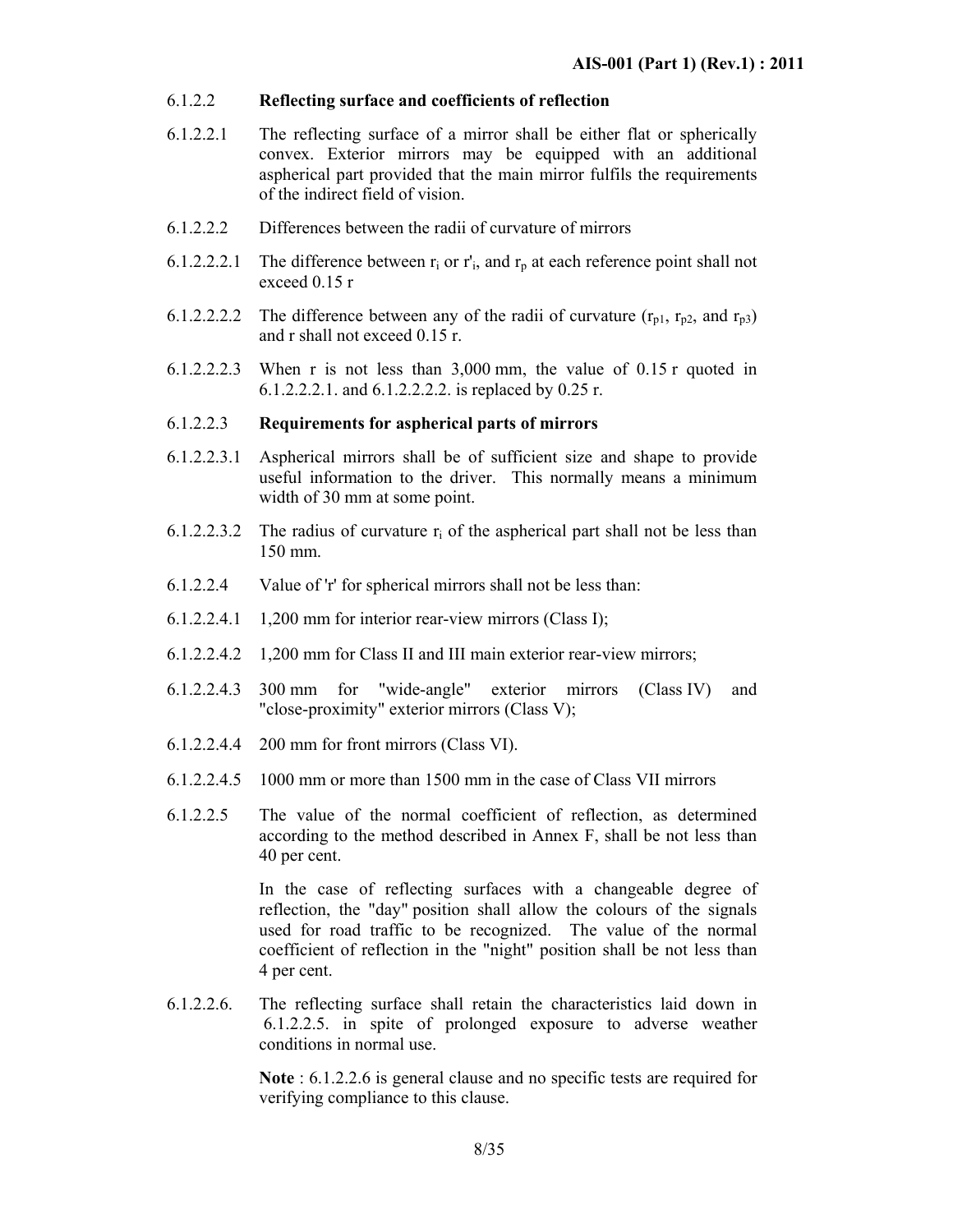- 6.1.3. **Test**
- 6.1.3.1. Mirrors in Classes I to VI and Class VII (having fitments identical to Class III) shall be subjected to the tests described in 6.1.3.2.1 and 6.1.3.2.2. Class VII mirrors with a stem, shall be subjected to the tests described in 6.1.3.2.3.
- 6.1.3.1.1. The test provided for in 6.1.3.2. shall not be required in the case of any exterior mirror of which no part is less than 2 m from the ground, regardless of the adjustment position, when the vehicle is under a load corresponding to its maximum technically permissible mass.

 This derogation also applies to the attachments of mirrors (attachment plates, arms, swivel joints, etc.) which are situated less than 2 m from the ground and which do not project beyond the overall width of the vehicle, measured in the transverse plane passing through the lowest mirror attachments or any other point forward of this plane if this configuration produces a greater overall width.

 In such cases, a description specifying that the mirror shall be mounted so as to conform to the above-mentioned conditions for the positioning of its attachments on the vehicle must be provided.

 Where advantage is taken of this derogation, the arm shall be indelibly marked with the symbol

> 2 m ∆

and the type-approval report shall be endorsed to this effect.

### 6.1.3.2. **Impact test**

 The test according to this paragraph is not to be carried out for devices integrated in the bodywork of the vehicle and providing a frontal deflecting area of an angle not more than 45° measured in relation to the longitudinal median plane of the vehicle, or devices not protruding more than 100 mm measured beyond the circumscribing bodywork of the vehicle according to IS: 13942.

 **Note:** If this test is not carried out, it shall be mentioned in the test report.

- 6.1.3.2.1. Description of the test rig
- 6.1.3.2.1.1. The test rig consists of a pendulum capable of swinging about two horizontal axes at right angles to each other, one of which is perpendicular to the plane containing the "release" trajectory of the pendulum.

 The end of the pendulum comprises a hammer formed by a rigid sphere with a diameter of  $165 \pm 1$  mm having a 5 mm thick rubber covering of Shore A hardness 50.

A device is provided which permits determination of the maximum angle assumed by the arm in the plane of release.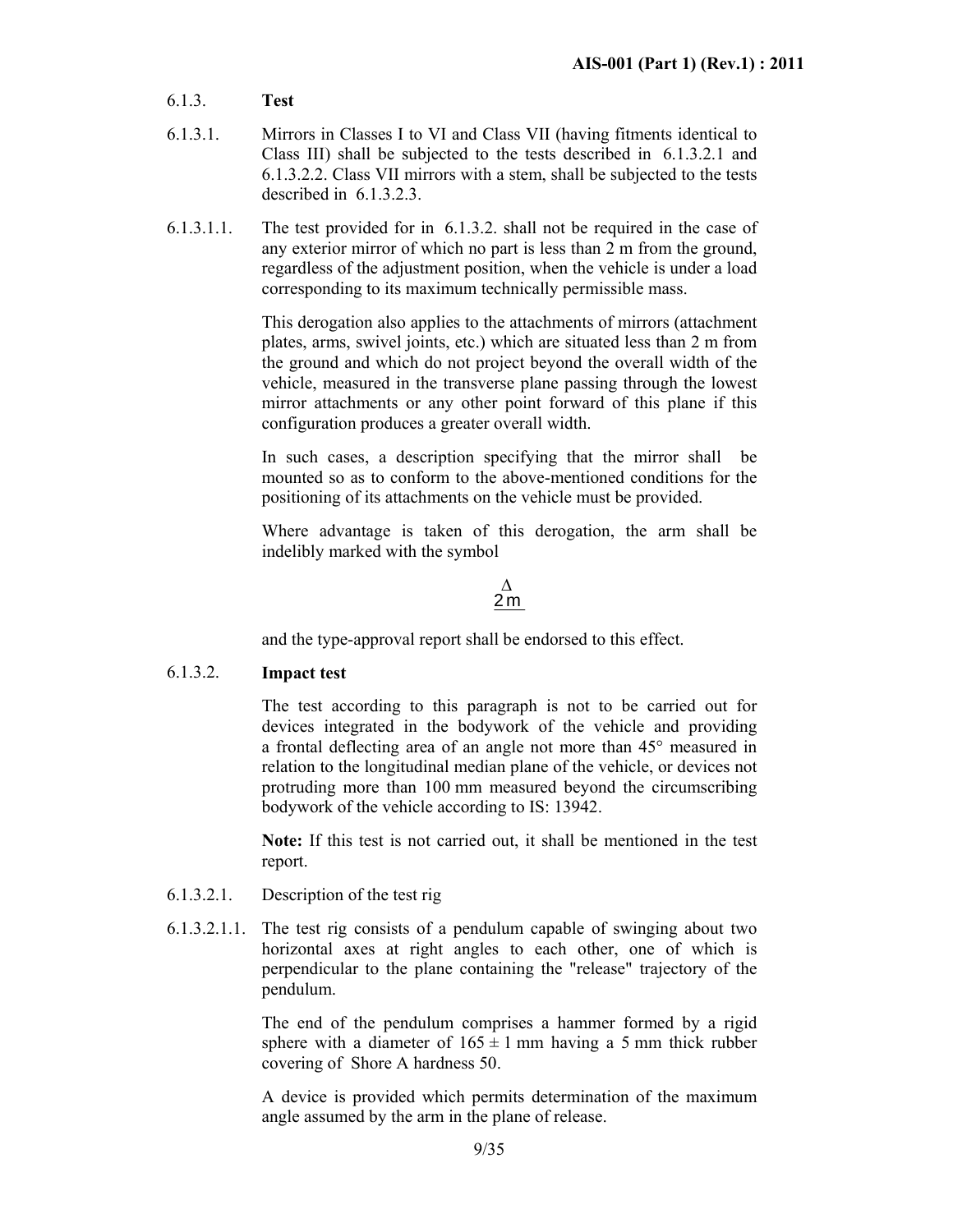A support firmly fixed to the structure of the pendulum serves to hold the specimens in compliance with the impact requirements specified in 6.1.3.2.2.6.

Figure 1 below gives the dimensions (in mm) of the test rig and the special design specifications:



**Figure 1** 

(See 6.1.3.2.1.1.)

6.1.3.2.1.2. The centre of percussion of the pendulum coincides with the centre of the sphere, which forms the hammer. It is at a distance l from the axis of oscillation in the release plane, which is equal to  $1 \text{ m} \pm 5 \text{ mm}$ . The reduced mass of the pendulum is  $m_0$  = 6.8  $\pm$  0.05 kilograms. The relationship of  $m_0$  to the total mass m of the pendulum and to the distance d between the centre of gravity of the pendulum and its axis of rotation is expressed in the equation:

$$
m_{\text{o}} = m \times \frac{d}{l}
$$

- 6.1.3.2.2 Description of the test
- 6.1.3.2.2.1 The procedure used to clamp the mirror to the support shall be that recommended by the manufacturer of the device or, where appropriate, by the vehicle manufacturer.
- 6.1.3.2.2.2 Positioning of the mirror for the test:
- 6.1.3.2.2.2.1 Mirrors shall be positioned on the pendulum impact rig in such a way that the axes which are horizontal and vertical when the mirror is installed on a vehicle in accordance with the applicant's mounting instructions are in a similar position;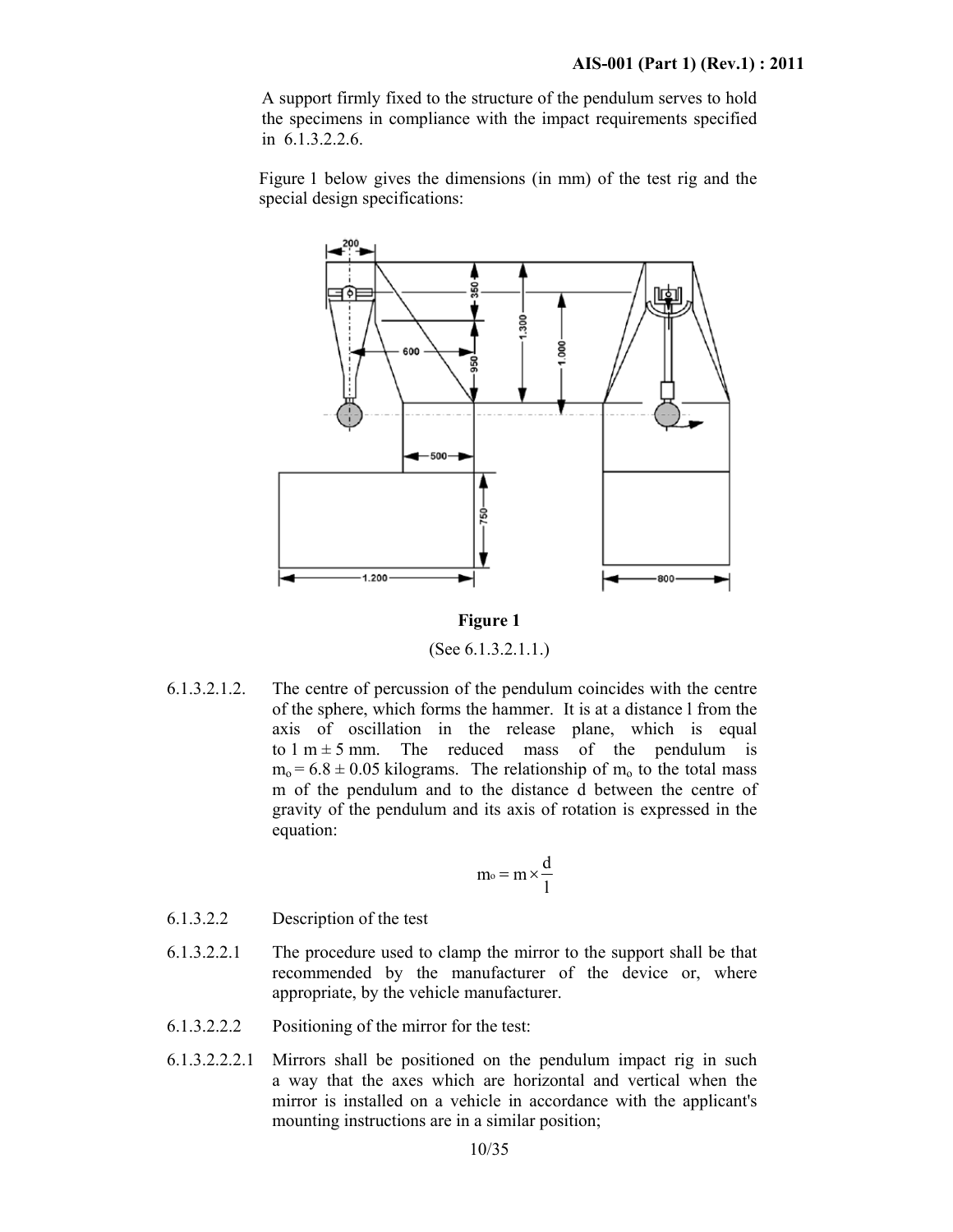- 6.1.3.2.2.2.2 When a mirror is adjustable with respect to the base, the test position shall be that in which any pivoting device is least likely to operate, within the limits of adjustment provided by the applicant;
- 6.1.3.2.2.2.3 When the mirror has a device for adjusting its distance from the base, the device shall be set in the position in which the distance between the housing and the base is shortest
- 6.1.3.2.2.2.4 When the reflecting surface is mobile in the housing, it shall be so adjusted that the upper corner, which is furthest from the vehicle, is in the position of greatest projection relative to the housing.
- 6.1.3.2.2.3 Except in the case of test 2 for interior mirrors (see 6.1.3.2.2.6.1.), when the pendulum is in a vertical position the horizontal and longitudinal vertical planes passing through the centre of the hammer shall pass through the centre of the reflecting surface as defined in 2.1.1.11. The longitudinal direction of oscillation of the pendulum shall be parallel to the longitudinal median plane of the vehicle.
- 6.1.3.2.2.4 When, under the conditions governing adjustment laid down in 6.1.3.2.2.1. and 6.1.3.2.2.2. parts of the mirror limit the return of the hammer, the point of impact shall be displaced in a direction perpendicular to the axis of rotation or pivoting in question.

 The displacement shall be no greater than is strictly necessary for the execution of the test; it shall be limited in such a way that:

- a) either the sphere delimiting the hammer remains at least tangential to the cylinder as defined in 6.1.1.5.;
- b) or the point of contact with the hammer is located at least 10 mm from the periphery of the reflecting surface.
- 6.1.3.2.2.5. The test consists in allowing the hammer to fall from a height corresponding to a pendulum angle of 60° from the vertical so that the hammer strikes the mirror at the moment when the pendulum reaches the vertical position.
- 6.1.3.2.2.6. The mirrors are subjected to impact under the following different conditions:

### 6.1.3.2.2.6.1. **Interior mirrors**

- a) **Test 1:** The points of impact shall be as defined in 6.1.3.2.2.3. The impact shall be such that the hammer strikes the mirror on the reflecting surface side.
- b) **Test 2:** Point of impact on the edge of the protective housing, such that the impact produced makes an angle of 45° with the plane of the reflecting surface and is situated in the horizontal plane passing through the centre of that surface. The impact shall occur on the reflecting surface side.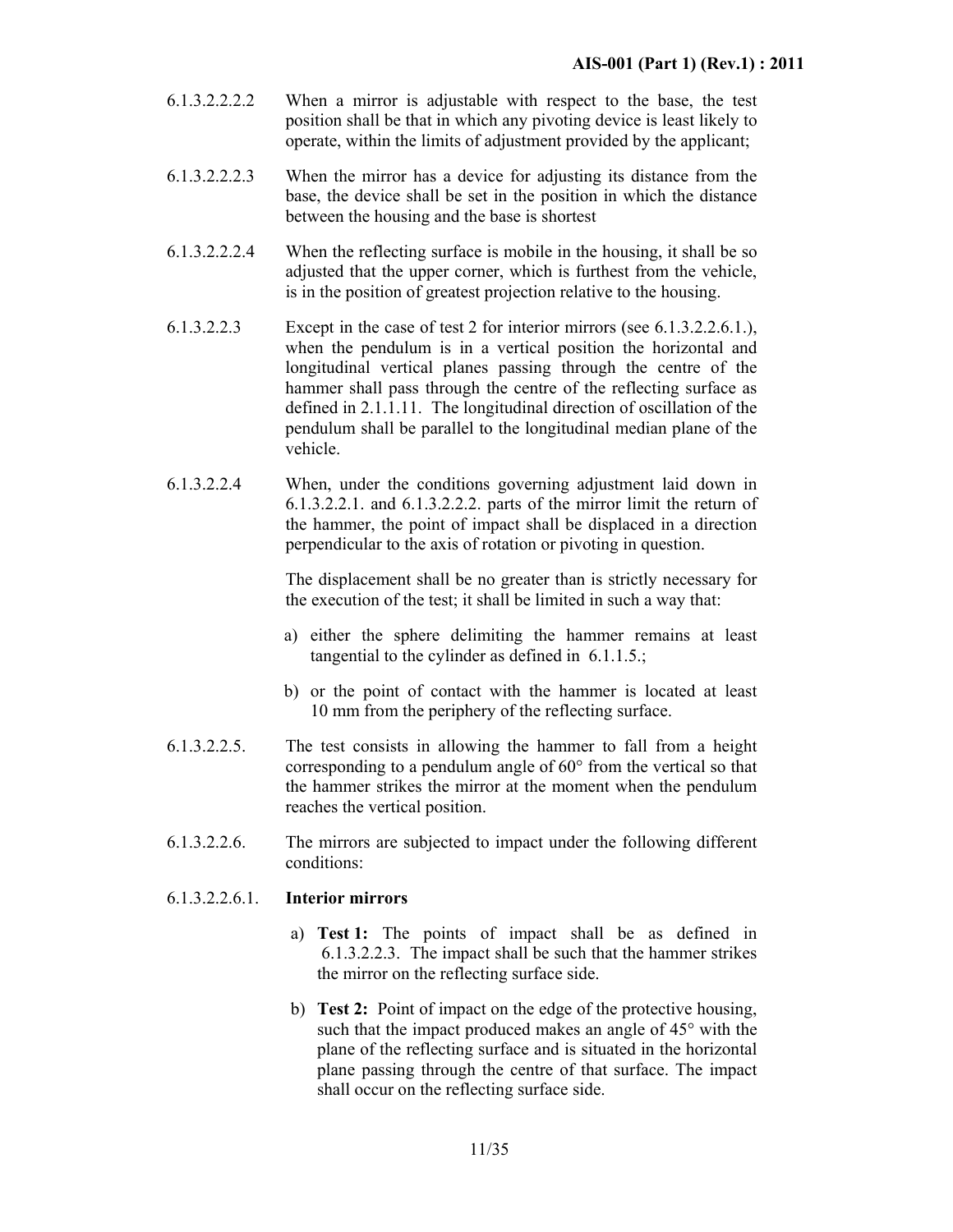### 6.1.3.2.2.6.2. **Exterior mirrors**

- a) **Test 1:** The point of impact shall be as defined in 6.1.3.2.2.3. or 6.1.3.2.2.4. The impact shall be such that the hammer strikes the mirror on the reflecting surface side.
- b) **Test 2**: The point of impact shall be as defined in 6.1.3.2.2.3. or 6.1.3.2.2.4. The impact shall be such that the hammer strikes the mirror on the side opposite to the reflecting surface.
- 6.1.3.2.2.6.2.1. Where Class II or III rear-view mirrors are fixed to the same mounting as Class IV rear-view mirrors, the above-mentioned tests shall be executed on the lower mirror. Nevertheless, the testing agency may repeat one or both of these tests on the upper mirror if this is less than 2 m from the ground.
- 6.1.3.2.3 Bending test on the protective housing attached to the stem (Class VII)
- 6.1.3.2.3.1 Description of test

The test shall be carried out as per 8.3 of Part 2 of this standard

### 6.1.3.3 **Results of the tests**

- 6.1.3.3.1 In the tests described in 6.1.3.2., the pendulum shall continue to swing after impact in such a way that the projection of the position assumed by the arm on the plane of release makes an angle of at least 20° with the vertical. The accuracy of measurement of the angle shall be within  $\pm 1^{\circ}$ .
- 6.1.3.3.1.1 This requirement is not applicable to mirrors stuck to the windscreen, in respect of which the requirement stipulated in 6.1.3.3.2. shall apply after the test.
- 6.1.3.3.1.2 The required angle to the vertical is reduced from 20° to 10° for all Class II and Class IV rear-view mirrors and for Class III rear-view mirrors which are attached to the same mounting as Class IV mirrors.
- 6.1.3.3.2 Should the mounting of the mirror break during the tests described in 6.1.3.2. for mirrors stuck to the windscreen, the part remaining shall not project beyond the base by more than 10 mm and the configuration remaining after the test shall satisfy the conditions laid down in 6.1.1.3**.**
- 6.1.3.3.3 The reflecting surface shall not break during the tests described in 6.1.3.2. However, breakage of the reflecting surface will be allowed if one of the following conditions is fulfilled:
- 6.1.3.3.3.1. the fragments of glass still adhere to the back of the housing or to a surface firmly attached to the housing; partial separation of the glass from its backing is admissible provided that this does not exceed 2.5 mm on either side of the cracks. It is permissible for small splinters to become detached from the surface of the glass at the point of impact.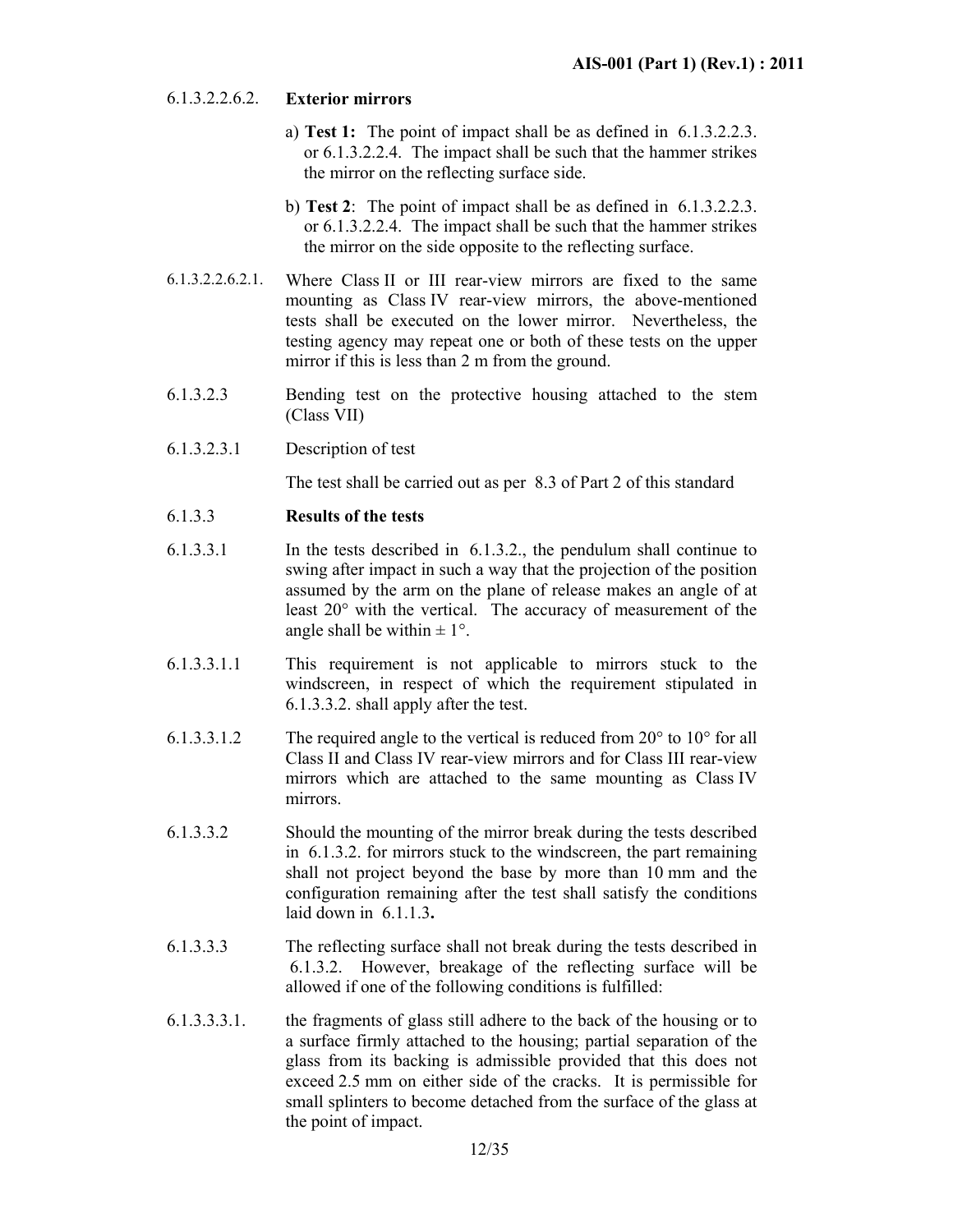6.1.3.3.3.2 the reflecting surface is made of safety glass.

### 6.2. **Devices for indirect vision other than mirrors**

### 6.2.1 **General requirements**

- 6.2.1.1 If adjustment by the user is needed, the device for indirect vision shall be adjustable without the use of tools.
- 6.2.1.2 If a device for indirect vision is able to only render the total prescribed field of vision by scanning the field of vision, the total process of scanning, rendering and reset to its initial position together shall not take more than 2 seconds.

### 6.2.2 **Camera-monitor devices for indirect vision**

### 6.2.2.1 **General requirements**

- 6.2.2.1.1 When the camera-monitor device for indirect vision is mounted on a plane surface, all parts, irrespective of the adjustment position of the device which are in potential, static contact with a sphere either 165 mm in diameter in the case of a monitor or 100 mm in diameter in the case of a camera, shall have a radius of curvature "c" of not less than 2.5 mm.
- 6.2.2.1.2 Edges of fixing holes or recesses of which the diameter or longest diagonal is less than 12 mm are exempt from the radius requirements of 6.2.2.1.1. provided that they are blunted.
- 6.2.2.1.3 For parts of the camera and the monitor which are made of a material with a Shore A hardness of less than 60 and which are mounted on a rigid support, the requirements of 6.2.2.1.1. shall only apply to the support.

### 6.2.2.2 **Functional requirements**

- 6.2.2.2.1 The camera should function well under low sunlight conditions. The camera shall provide a luminance contrast of at least 1:3 under low sun condition in a region outside the part of the image where the light source is reproduced (condition as defined in EN 12368: 8.4). The light source shall illuminate the camera with 40,000 lx. The angle between the normal of the sensor plane and the line connecting the midpoint of the sensor and the light source shall be 10°.
- 6.2.2.2.2 The monitor shall render a minimum contrast under various light conditions as specified by ISO 15008:2003.
- 6.2.2.2.3 It shall be possible to adjust the average luminance of the monitor either manually or automatically to the ambient conditions.
- 6.2.2.2.4 The measurements for the luminance contrast shall be carried out according to ISO 15008:2003.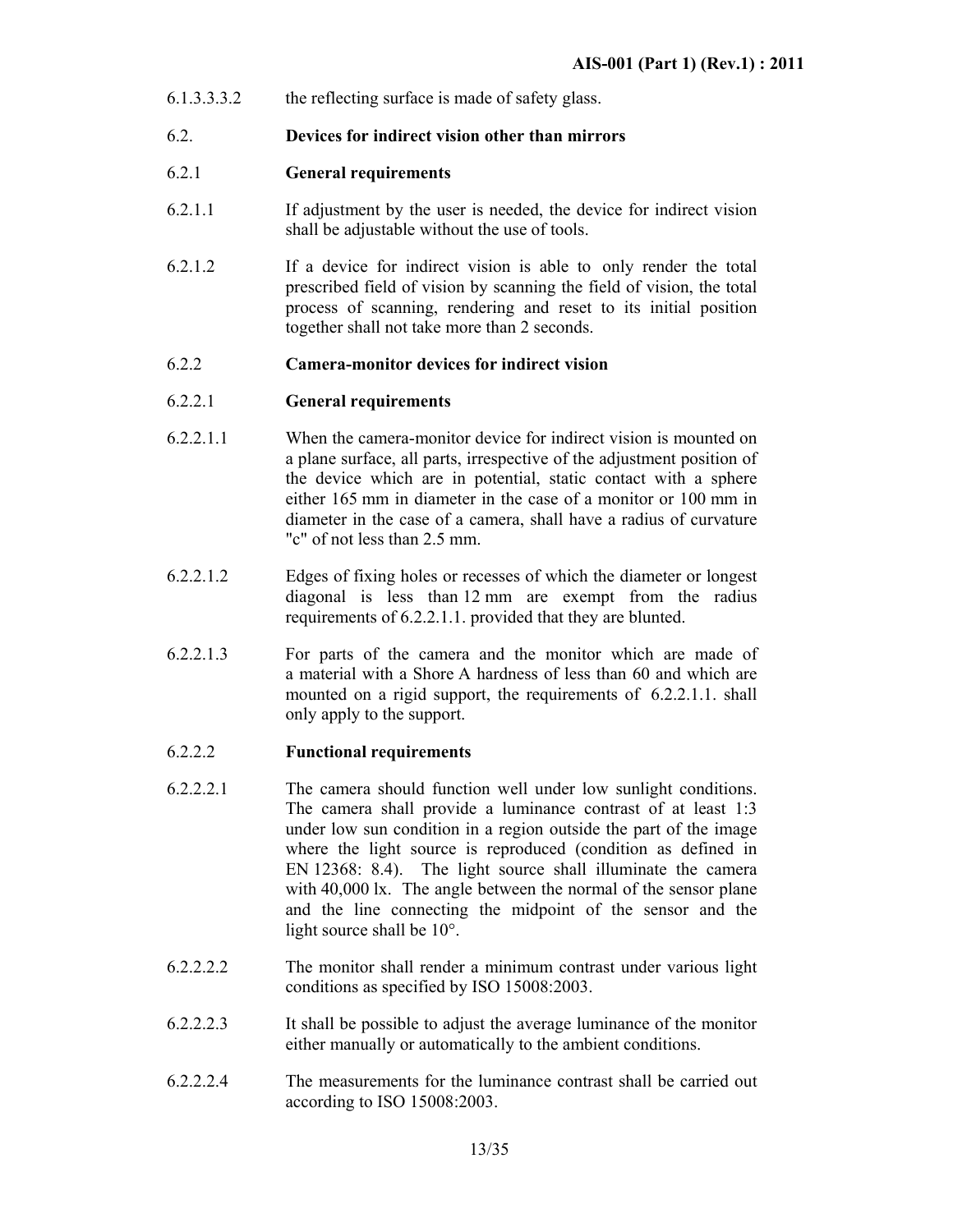### 6.2.3. **Other devices for indirect vision**

 It has to be proved that the device meets the following requirements:

- 6.2.3.1 The device shall perceive the visual spectrum and shall always render this image without the need for interpretation into the visual spectrum.
- 6.2.3.2 The functionality shall be guaranteed under the circumstances of use in which the system shall be put into service. Depending on the technology used in obtaining images and presenting them 6.2.2.2. shall be entirely or partly applicable. In other cases this may be achieved by establishing and demonstrating by means of system sensitivity analogous to 6.2.2.2. that a function is ensured that is comparable to or better than what is required for and by demonstrating that a functionality is guaranteed that is equivalent or better than that required for mirror- or camera-monitor type devices for indirect vision.

### **7 EXTENSION OF TYPE APPROVAL**

7.1 Every modification pertaining to the information, even if the changes are not technical in nature declared in accordance with 3.2 shall be intimated by the manufacturer to the testing agency.

> If the changes are in parameters not related to the provisions, no further action need be taken.

> If the changes are in parameters related to the provisions, the Testing Agency, which has issued the certificate of compliance, shall then consider, whether,

- 7.1.1 the device with the changed specifications still complies with provisions, or
- 7.1.2 Any further verification is required to establish compliance.
- 7.2 For considering whether testing is required or not, guidelines given in para 7.5 (Criteria for Extension of Approval) shall be used.
- 7.3 In case of 7.1.2, tests for only those parameters which are affected by the modifications need be carried out
- 7.4 In case of fulfilment of criterion of para 7.1.1 or after results of further verification as per para of 7.1.2 are satisfactory, the approval of compliance shall be extended for the changes carried out.

### 7.5 **Criteria for extension of approval**

 The Criteria for Extension of Approval shall be as given in Annex L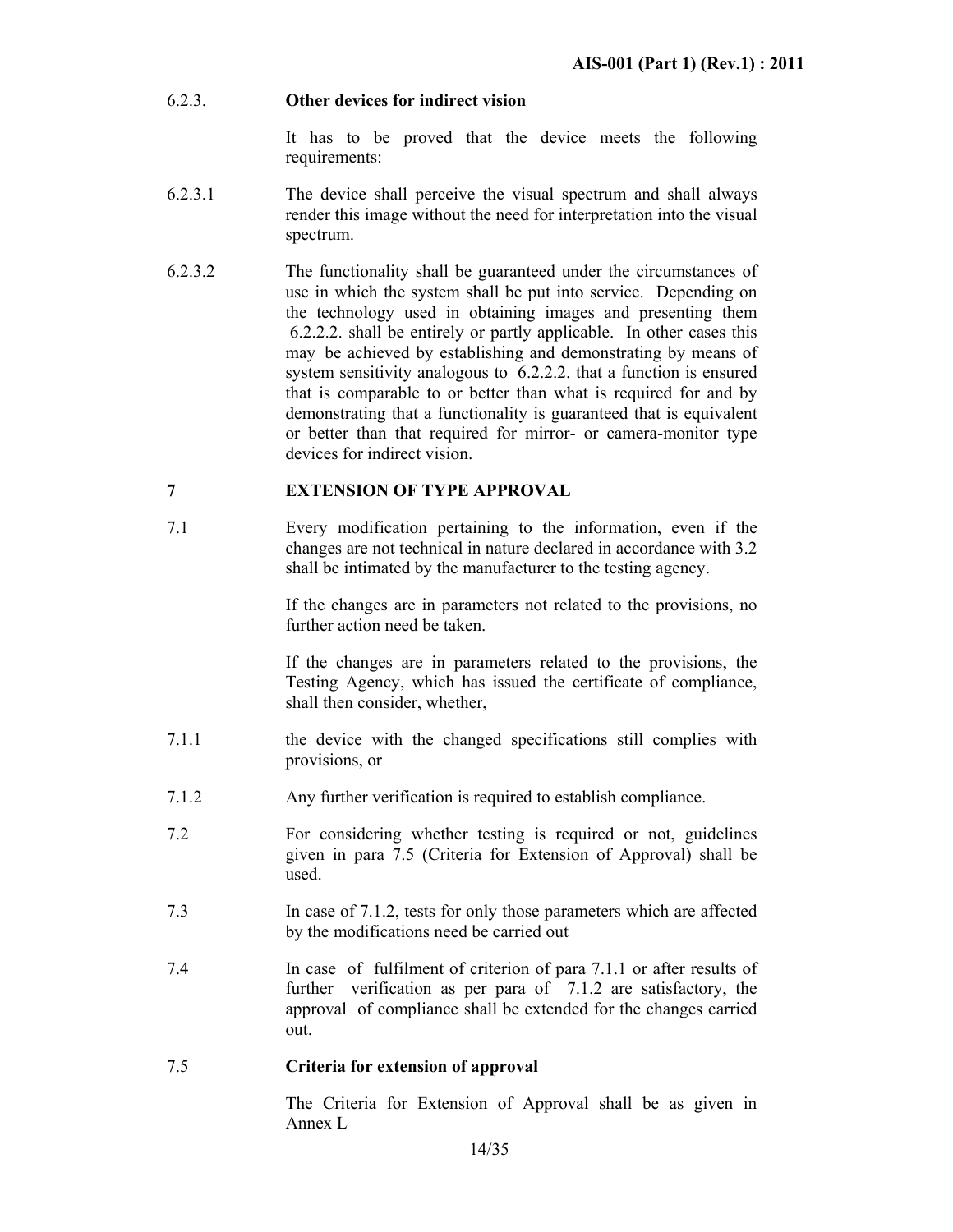### **8. CONFORMITY OF PRODUCTION**

- 8.1 Every device for indirect vision approved pursuant to this standard shall be so manufactured as to conform to the type approved by meeting the requirements set out in **6** this standard.
- 8.2. Verification of the Conformity of Production procedure by the testing agencies shall be as per AIS-037.
- 8.3. The normal frequency of these verifications shall be once every two years.
- 8.4 During the verification of Conformity of productions, the following tests may be conducted by the testing Agency.
- 8.5.1. General specifications as per 6.1.1 and 6.2.1.
- 8.5.2 Dimensions as per 6.1.2.1.
- 8.5.3. Reflecting surface requirements as per 6.1.2.2.
- 8.5.4. Impact test pursuant to the requirements of 6.1.3.2, where applicable.
- 8.5.5. Camera monitor devices as per 6.2.2.
- 8.5.6. Other devices for indirect vision as per 6.2.3

**9 PENALTIES FOR NON-CONFORMITY OF PRODUCTION** 

The provisions shall be as prescribed in AIS-037.

10 to 20 **Reserved clauses** 

#### **21. TRANSITIONAL PROVISION**

- 21.1 At the request of the applicant, type approvals of Class I, II, III, IV, V and VII rear view mirrors and devices for indirect vision for compliance to AIS-001(Part 1) (Rev.1) :2011, shall be granted by test agencies from  $22<sup>nd</sup>$  February 2011 (date of adoption in CMVR-TSC). Such type approvals shall be deemed to be compliance to Class I, II, III, IV, V and VI respectively rear view mirrors and devices for indirect vision of AIS-001:2001.
- 21.2 At the request of applicant, type approval to the compliance to Class I, II, III, IV, V and VI rear view mirrors and devices for indirect vision of AIS-001:2001 shall be granted up to the notified date of implementation of AIS-001 (Part 1) (Rev.1):2011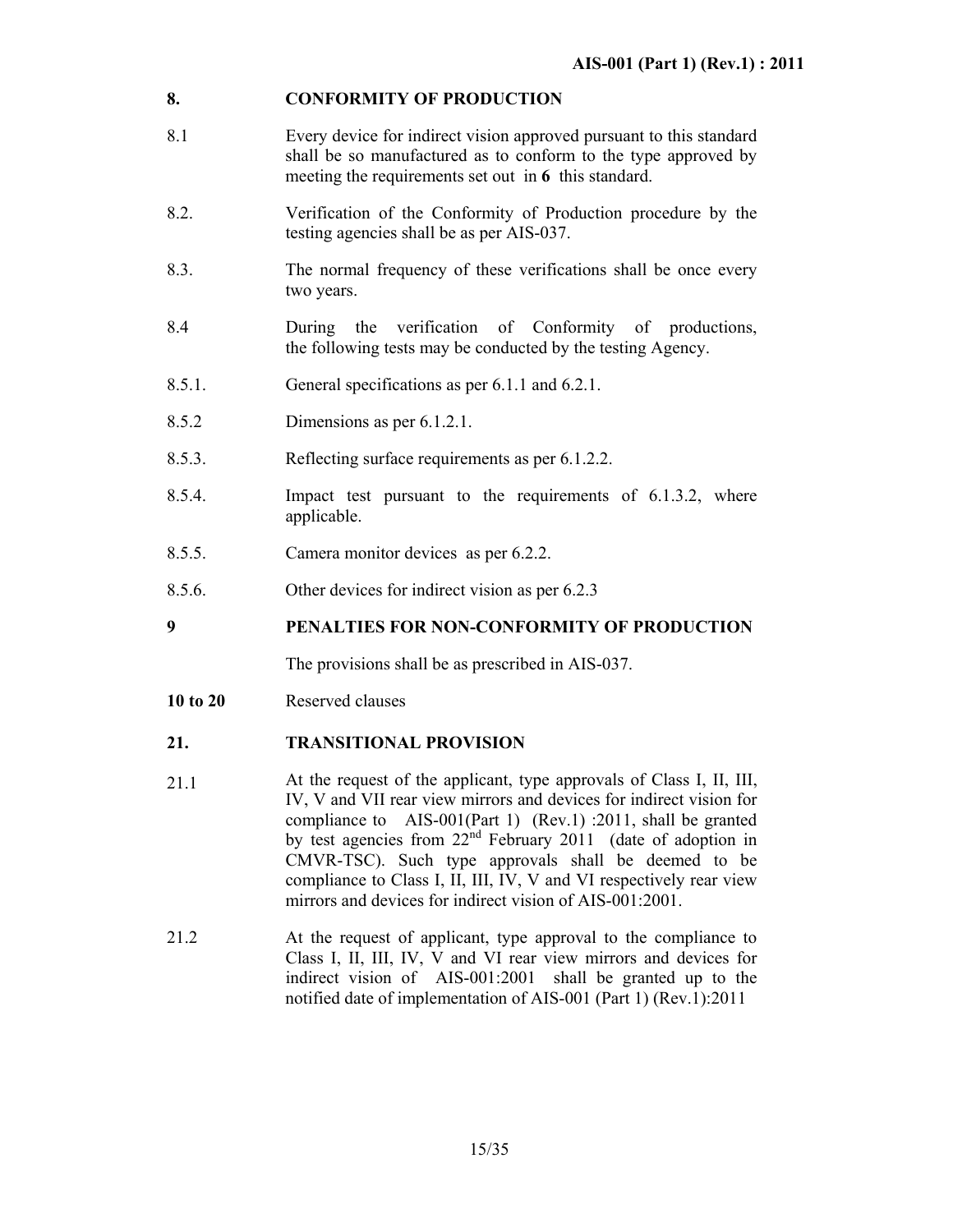- 21.3 Type approvals issued for Class I, II, III, IV, V and VI rear view mirrors and devices for indirect vision for compliance to AIS-001 : 2001 shall be extended to approval of Class I, II, III, IV, V and VI respectively for rear view mirrors and devices for indirect of AIS-001 (Part 1) (Rev.1):2011 subject to satisfactory compliance of the following:
- 21.3.1 Marking as per 4.0
- 21.3.2 In case of "E/e" approved devices, requirements specified in 22.

**Note:** Additional verification for the above need not be carried out, if compliance to the above requirements has already been established during the type approval as per AIS-001:2001.

- 21.4 Extension of Approvals for engineering and administrative changes:
- 21.4.1 In the case of 21.1, extensions shall be granted subject to the conditions of AIS-001 (Part 1) (Rev.1):2011. Such extensions shall be deemed to be compliance to AIS-001:2001.
- 21.4.2 In the case of 21.2, extensions shall be granted subject to conditions of AIS-001:2001 till the notified date of implementation AIS-001 (Part 1) (Rev.1):2011.
- 21.5 Type approvals for compliance to AIS-037**,** already been granted, shall continue to be valid for AIS-001 (Rev.1) (Part 1):2011.

**Note:** Necessary corrections to the reference of verification reports as per this standard shall be incorporated while issuing the next COP certificate. In the meantime for issuing of vehicle certificate, test/verification report as per this standard shall deemed to be the proof of compliance of AIS-037.

### **22 ESTABLISHING COMPLIANCE OF "E"/"e" APPROVED DEVICES TO THIS STANDARDS**

- 22.1 As an exception to 7.4 of AIS-037, (or related administrative decisions) for certifying compliance of "E"/"e" approved rear-view mirrors devices to this standard, the test for the following shall be carried out by testing agency
- 22.1.1 Requirements of dimension as per 6.1.2.1
- 22.1.2 Requirements of reflecting surfaces as per 6.1.2.2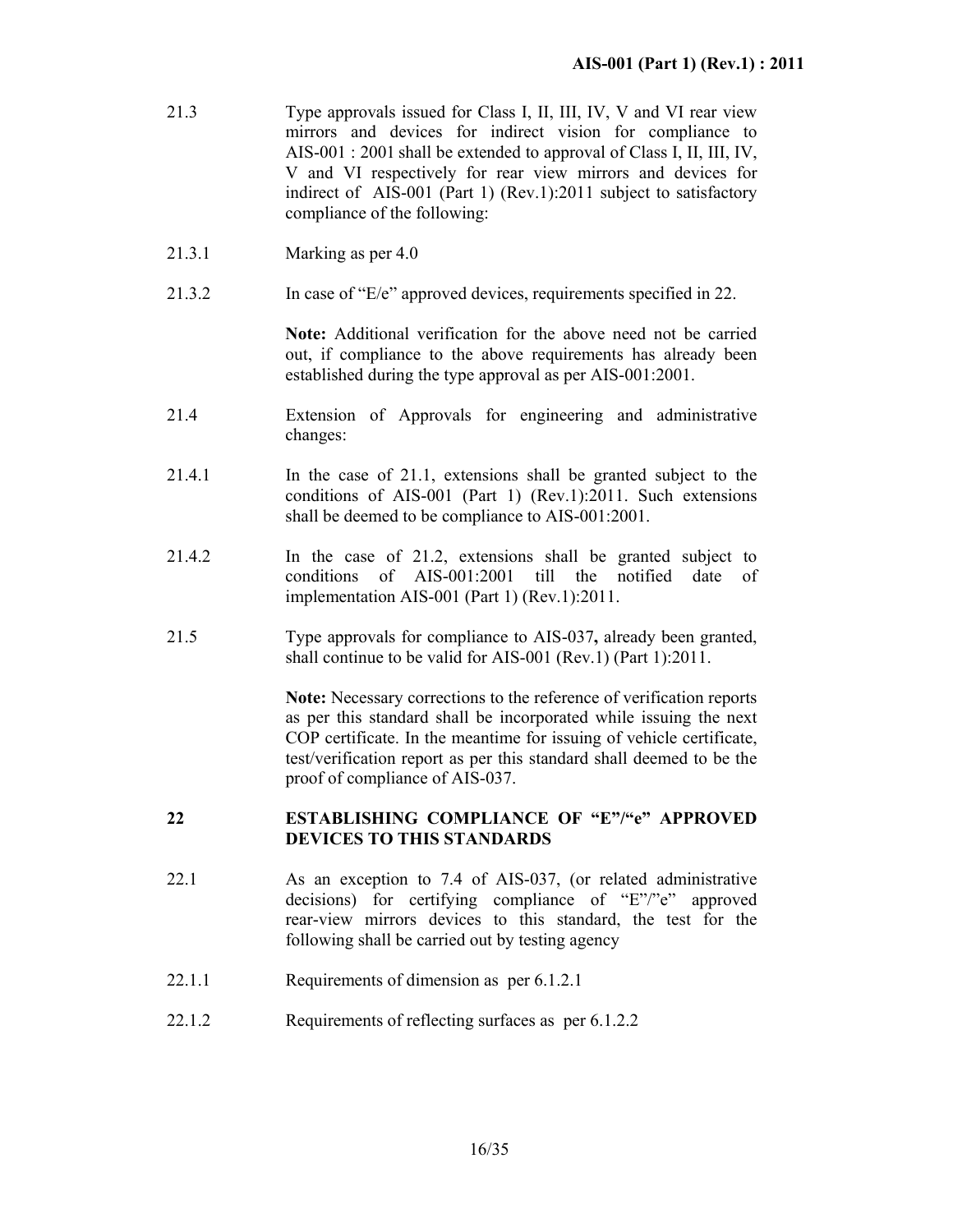### **23 AMENDMENTS TO ECE REGULATIONS AFTER THE LEVEL DESCRIBED IN 0.3 OF INTRODUCTION**

### 23.1 Supplements

 In case of changes in ECE regulation*,* which are issued as supplements (Supplements do not affect the earlier type approvals) at the request of applicant, approval of compliance to this standard shall be issued taking into account the changes arising out of such supplement(s) to ECE regulation with approval from Chairman AISC.

This shall be incorporated in the test report.

**Note**: Such changes will be considered for inclusion in this standard at the time of its next amendment /revision.

23.2 Series of amendments

Changes in ECE regulation, which are issued as series of amendments (series of amendments may affect the earlier type approvals) will not be considered for issuing approval to this standard.

However, Chairman, AISC may, on a case to case basis, permit to accept latest series of amendments.

This shall be incorporated in the test report.

**Note**: Such changes will be considered for inclusion in this standard at the time of its next revision.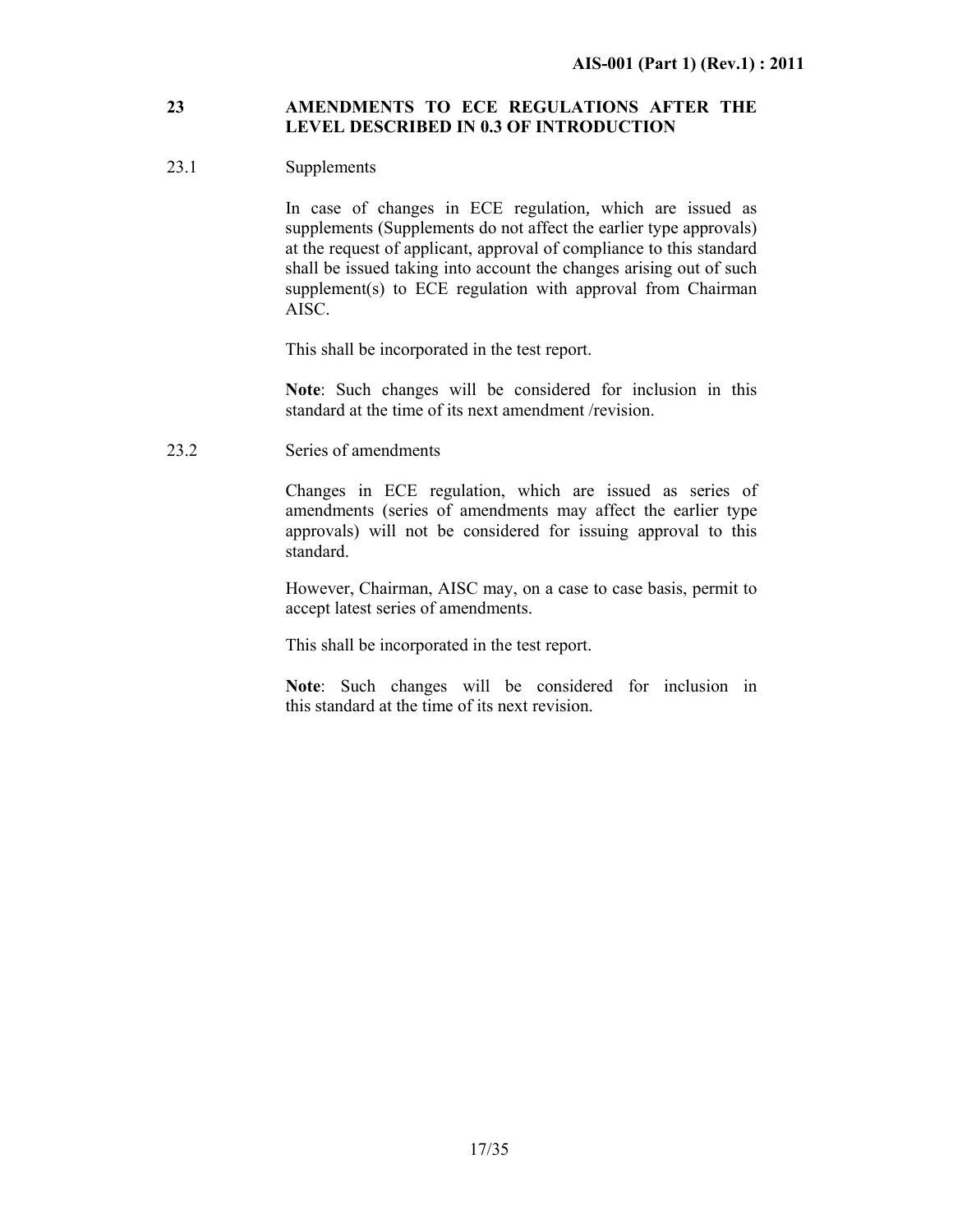### **ANNEX A**

### (See 3.1)

### **INFORMATION TO BE SUBMITTED AT THE TIME OF APPLYING FOR TYPE APPROVAL**

- A1 The information given in Table A1, if applicable, shall be supplied and shall include a list of contents.
- A2 Any sketches shall be supplied in appropriate scale and in sufficient detail.
- A3 Photographs, if any, shall show sufficient detail.

# 1. Make (trade name of manufacturer): 2. Type and general commercial description(s): 3. Means of identification of the type, if indicated on the device: 4. Category of vehicle for which the device is intended: 5. Name and address of manufacturer: 6. Location and method of affixing of the approval mark: 7.  $\Box$  Address(es) of assembly plant(s): 8. Mirrors (state for each mirror): 8.1. Variant 8.2. Sketch(s) for the identification of the mirror: 8.3. A technical description of Rear view mirror, including mounting instructions. Details of the method of attachment 8.4 Dimensions of reflecting surfaces. 8.5 Radius of curvature of reflecting surface. 8.6 Type of reflective coating. 8.7 Overall shape of the housing

### **Table A1 (See A1)**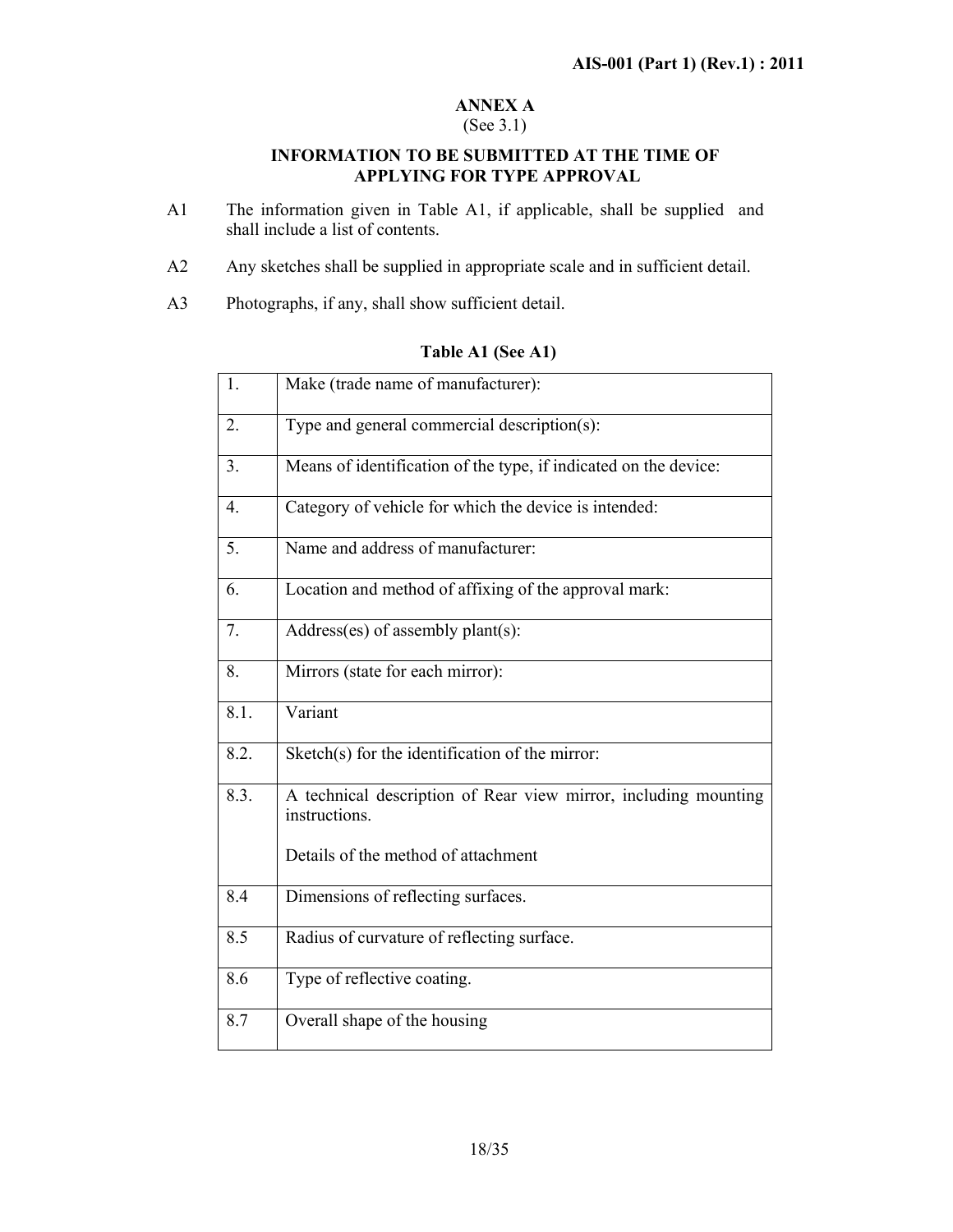| 9.     | Devices for indirect vision other than mirrors:                                                                                                                                                                                   |
|--------|-----------------------------------------------------------------------------------------------------------------------------------------------------------------------------------------------------------------------------------|
| 9.1.   | Type and characteristics (such as a complete description of<br>the device):                                                                                                                                                       |
| 9.1.1. | In the case of camera-monitor device, the detection distance (mm),<br>contrast, luminance range, glare correction, display performance<br>(black and white/colour) image repetition frequency, luminance<br>reach of the monitor: |
| 9.2.   | sufficiently detailed sketches to identify the complete device<br>installation instructions; the<br>for<br>including<br>position<br>the type-approval mark has to be indicated on the sketche $(s)$ :                             |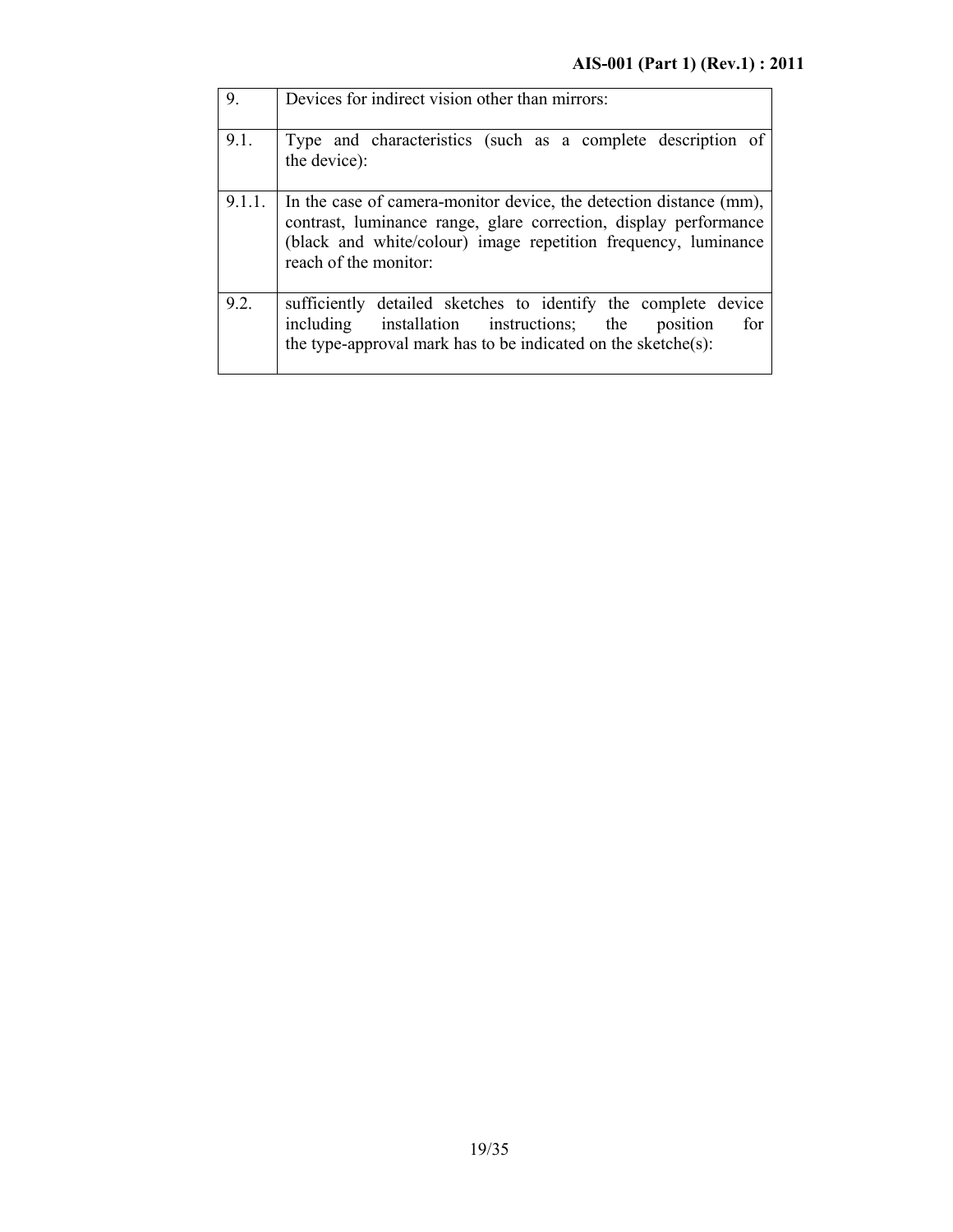### **AIS-001 (Part 1) (Rev.1) : 2011**

### **ANNEX B**  Reserved

**ANNEX C** 

Reserved

 **ANNEX D**  Reserved

 **ANNEX E**  Reserved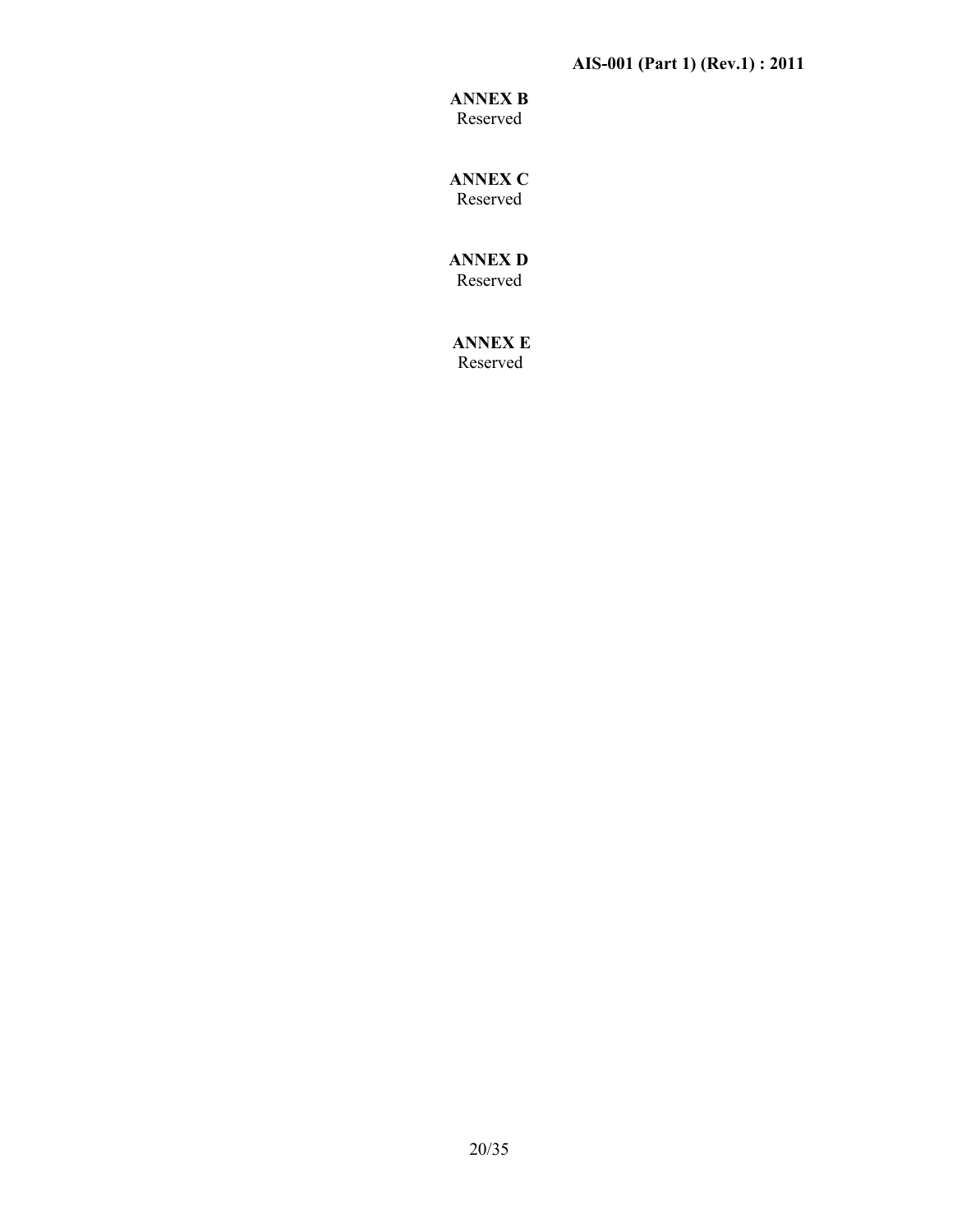### **ANNEX F**  (See 6.1.2.2.5)

### **TEST METHOD FOR DETERMINING REFLECTIVITY**

### **F-1. DEFINITIONS**

F-1.1. CIE standard illuminant A (see F-1.2) : Colorimetric illuminate, respecting the full radiator at  $T_{68} = 2855.6$  K.

|     | X     | $\lambda$ ) |  |
|-----|-------|-------------|--|
| 600 | 1.062 |             |  |
| 620 | 0.854 |             |  |
| 650 | 0.283 |             |  |
|     |       |             |  |

- F-1.1.2. CIE standard source A (see F-1.2) : Gas-filled tungsten filament lamp operating at a correlated colour temperature of  $T_{68} = 2,855.6$  K.
- F-1.1.3. CIE 1931 standard colorimetric observer (see F-1.2) : Receptor of radiation whose colorimetric characteristics correspond to the spectral tristimulus values  $\bar{x}(\lambda)$ ,  $\bar{y}(\lambda)$ ,  $\bar{z}(\lambda)$  (see table).
- F-1.1.4. CIE spectral tristimulus values (see F-1.2) : Tristimulus values of the spectral components of an equi energy spectrum in the CIE (XYZ) system .Abridged table is given as Table F-1.
- F-1.1.5. Photopic vision (see F-1.2): Vision by the normal eye when it is adapted to levels of luminance of at least several  $cd/m^2$ .
- F-1.2 The above definitions taken from CIE publication 50 (45), International Electronical Vocabulary, Group 45, Lighting.

### **F-2. APPARATUS**

F-2.1. General

 The apparatus shall consist of a light source, a holder for the test sample, a receiver unit with a photodetector and an indicating meter (see Figure F-1), and means of eliminating the effects of extraneous light.

 The receiver may incorporate a light-integrating sphere to facilitate measuring the reflectance of non-flat (convex) mirrors (see Figure F-2).

F-2.2. Spectral characteristics of light source and receiver

The light source shall consist of a CIE standard source A and associated optics to provide a near-collimated light beam. A voltage stabiliser is recommended in order to maintain a fixed lamp voltage during instrument operation.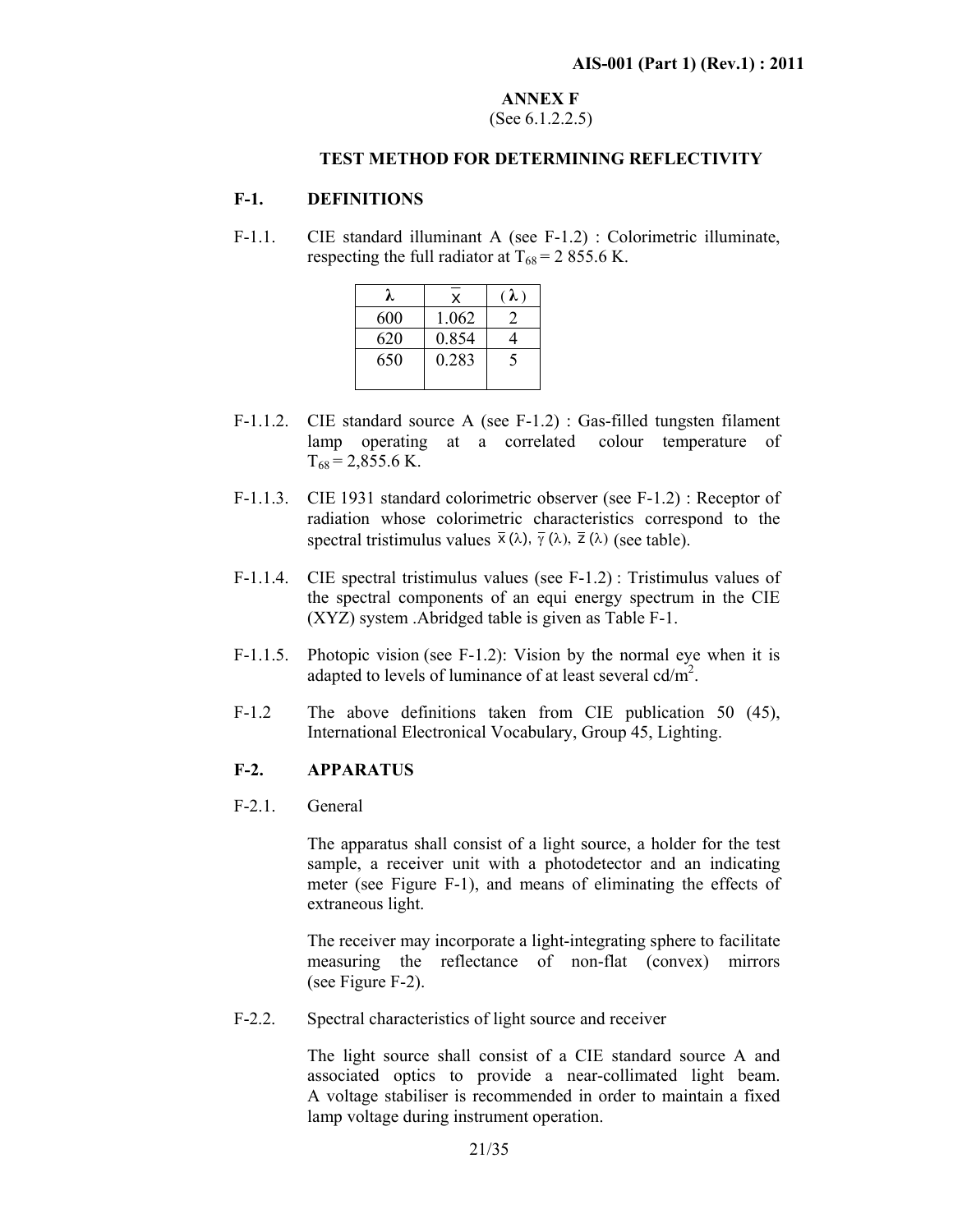The receiver shall have a photodetector with a spectral response proportional to the photopic luminosity function of the CIE (1931) standard colorimetric observer (see table). Any other combination of illuminate-filter-receptor giving the overall equivalent of CIE standard illuminant A and photopic vision may be used. When an integrating sphere is used in the receiver, the interior surface of the sphere shall be coated with a matt (diffusive) spectrally non-selective white coating.

### F-2.3. Geometrical conditions

The angle of the incident beam  $(\theta)$  should preferably be  $0.44 \pm 0.09$  rad (25  $\pm$  5°) from the perpendicular to the test surface and shall not exceed the upper limit of the tolerance (i.e. 0.53 rad or 30°). The axis of the receptor shall make an angle  $(\theta)$  with this perpendicular equal to that of the incident beam (see Figure F-1).

 The incident beam upon arrival at the test surface shall have a diameter of not less than 13 mm (0.5 in.). The reflected beam shall not be wider than the sensitive area of the photodetector, shall not cover less than 50 per cent of such area, and as nearly as possible shall cover the same area segment as used during instrument calibration.

 When an integrating sphere is used in the receiver section, the sphere shall have a minimum diameter of 127 mm  $(5 \text{ in.})$ . The sample and incident beam apertures in the sphere wall shall be of such a size as to admit the entire incident and reflected light beams. The photodetector shall be so located as not to receive direct light from either the incident or the reflected beam.

F-2.4. Electrical characteristics of the photodetector-indicator unit

 The photo detector output as read on the indicating meter shall be a linear function of the light intensity of the photosensitive area. Means (electrical and/or optical) shall be provided to facilitate zeroing and calibration adjustments. Such means shall not affect the linearity or the spectral characteristics of the instrument. The accuracy of the receptor indicator unit shall be within  $\pm 2$  per cent of full scale, or  $\pm 10$  per cent of the magnitude of the reading, whichever is the smaller.

### F-2.5. Sample holder

 The mechanism shall be capable of locating the test sample so that the axes of the source arm and receptor intersect at the reflecting surface. The reflecting surface may lie within or at either face of the mirror sample, depending on whether it is a first surface, second surface or prismatic "flip" type mirror.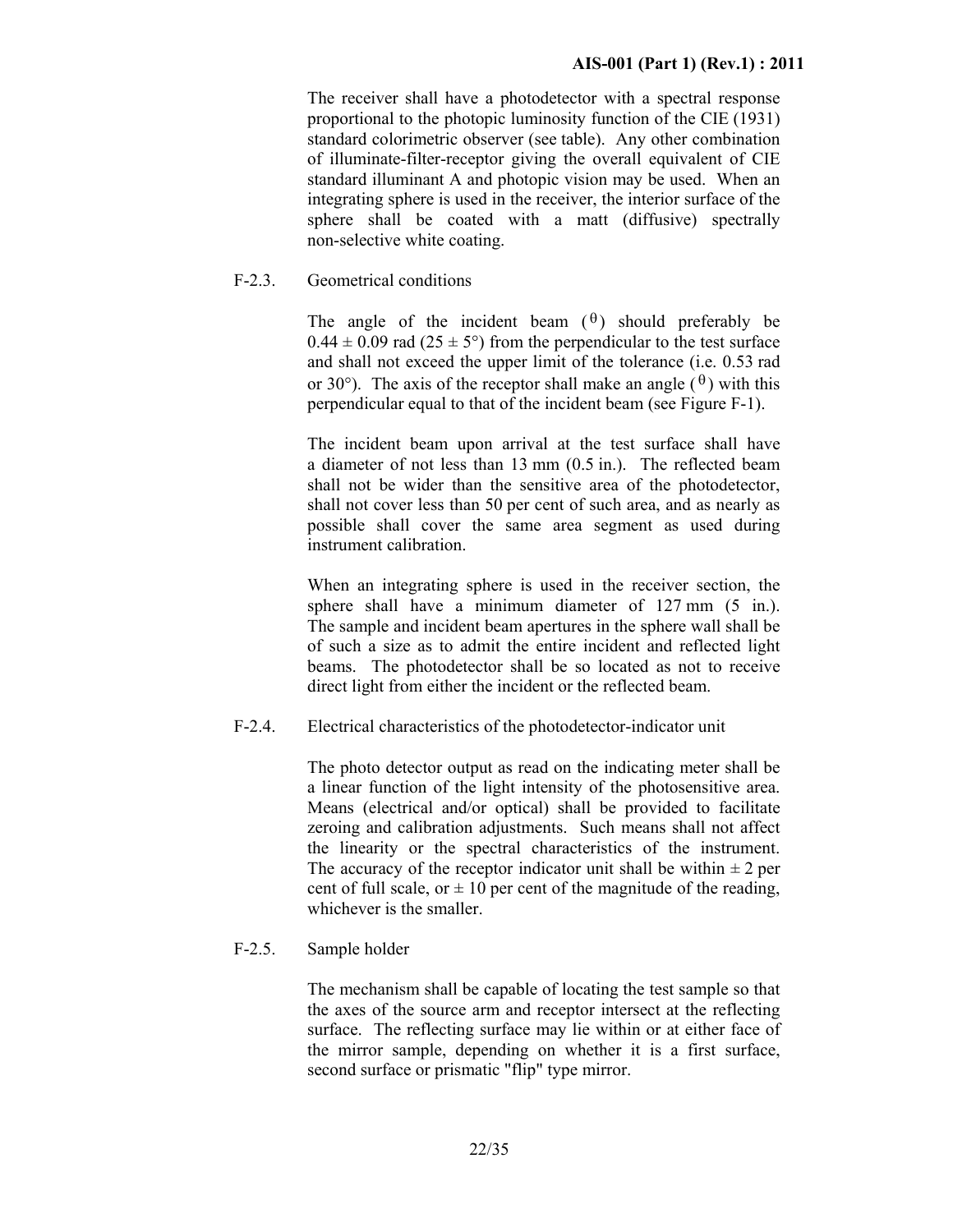### **F-3. PROCEDURE**

### F-3.1. Direct calibration method

 In the direct calibration method, air is used as the reference standard. This method is applicable for those instruments, which are so constructed as to permit calibration at the 100 per cent point by swinging the receiver to a position directly on the axis of the light source (see Figure F-1).

 It may be desired in some cases (such as when measuring low-reflectivity surfaces) to use an intermediate calibration point (between 0 and 100 per cent on the scale) with this method. In these cases, a neutral density filter of known transmittance shall be inserted in the optical path, and the calibration control shall then be adjusted until the meter reads the percentage transmission of the neutral density filter. This filter shall be removed before reflectivity measurements are performed.

### F-3.2. Indirect calibration method

 The indirect calibration method is applicable in the case of instruments with fixed source and receiver geometry. A properly calibrated and maintained reflectance standard is required. This reference standard should preferably be a flat mirror with a reflectance value as near as possible to that of the test samples.

### F-3.3. Flat mirror measurement

 The reflectance of flat mirror samples may be measured on instruments employing either the direct or the indirect calibration method. The reflectance value is read directly from the indicating meter.

### F-3.4. Non-flat (convex) mirror measurement

 Measurement of the reflectance of non-flat (convex) mirrors requires the use of instruments which incorporate an integrating sphere in the receiver unit (see Figure F-2). If the instrumentindicating meter indicates  $n_e$  divisions with a standard mirror of E percent reflectance, then, with a mirror of unknown reflectance,  $n_x$  divisions will correspond to a reflectance of X percent, in accordance with the formula:

$$
X = E \frac{n_x}{n_e}
$$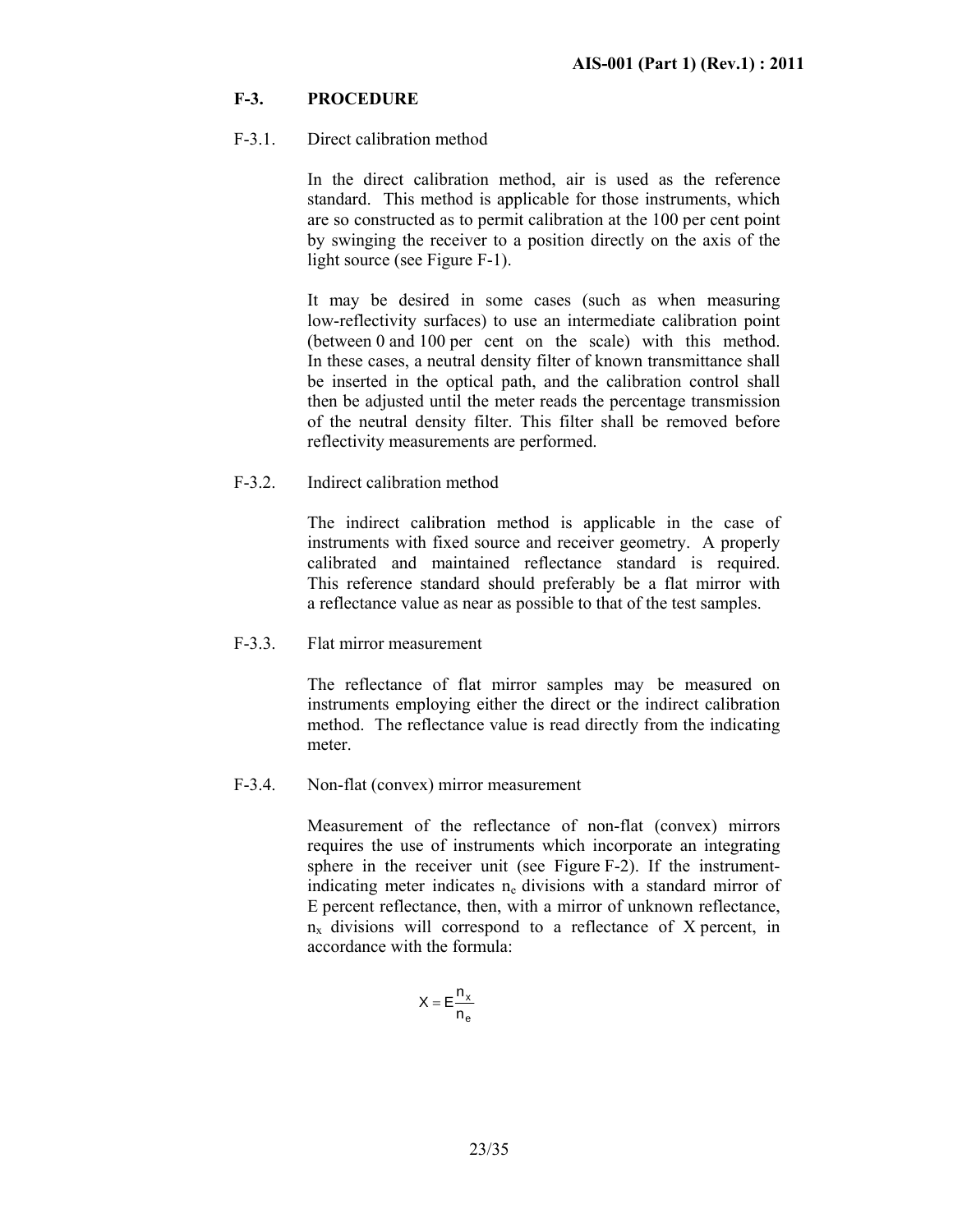

**Figure F-1:**  (See F-2.1 and F-3.1) **Generalised reflectometer showing experimental set-ups for the two calibration methods** 



General Layout drawing of the reflectivity equipment using an Ulbricht sphere in the transmitter

### **Figure F-1(a) Alternate Generalised reflectometer showing experimental set-ups for the two calibration methods**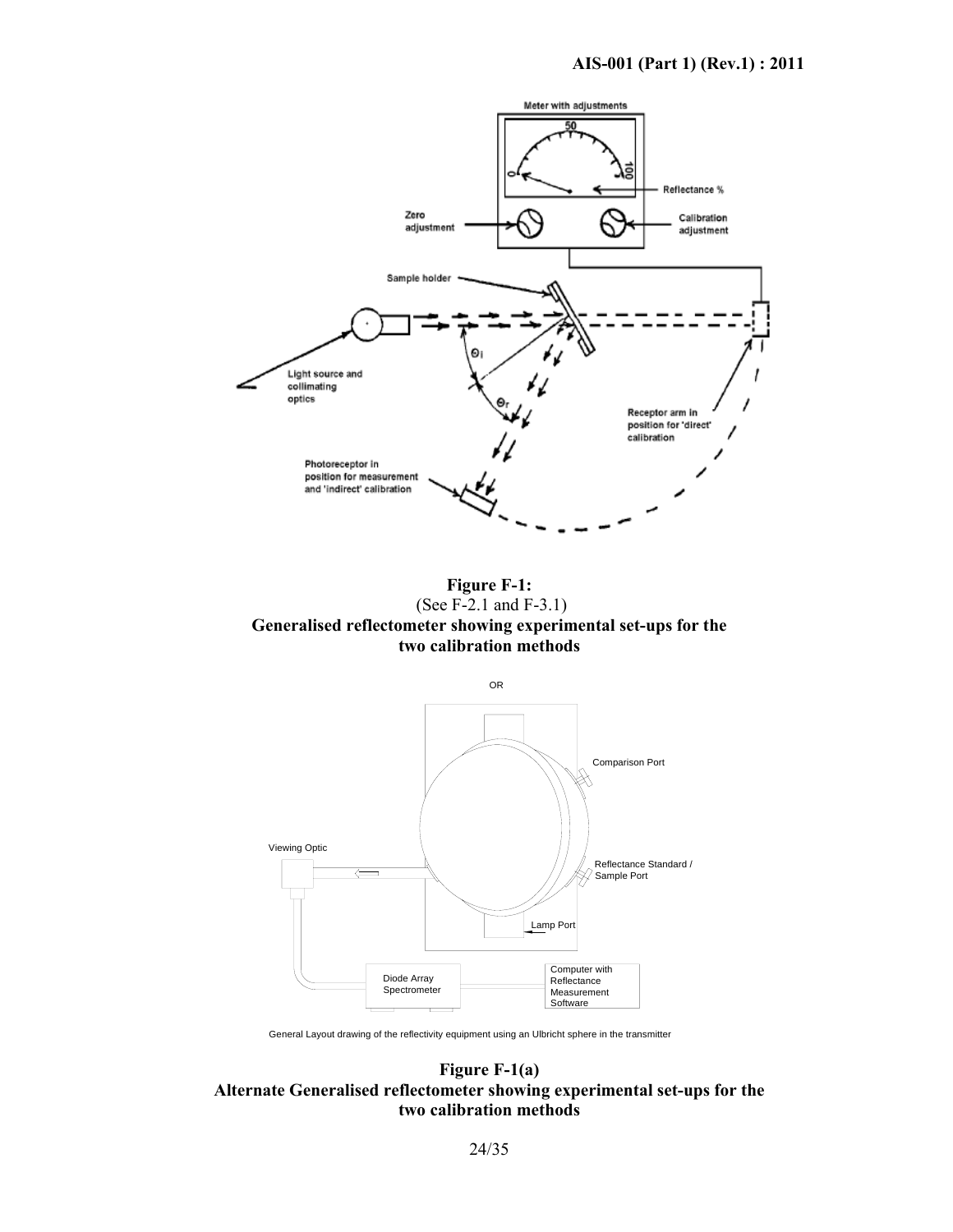

**Figure 2** (See F-2.1 and F-3.4)

**Generalised reflectometer, incorporating an integrating sphere** 

### **in the receiver**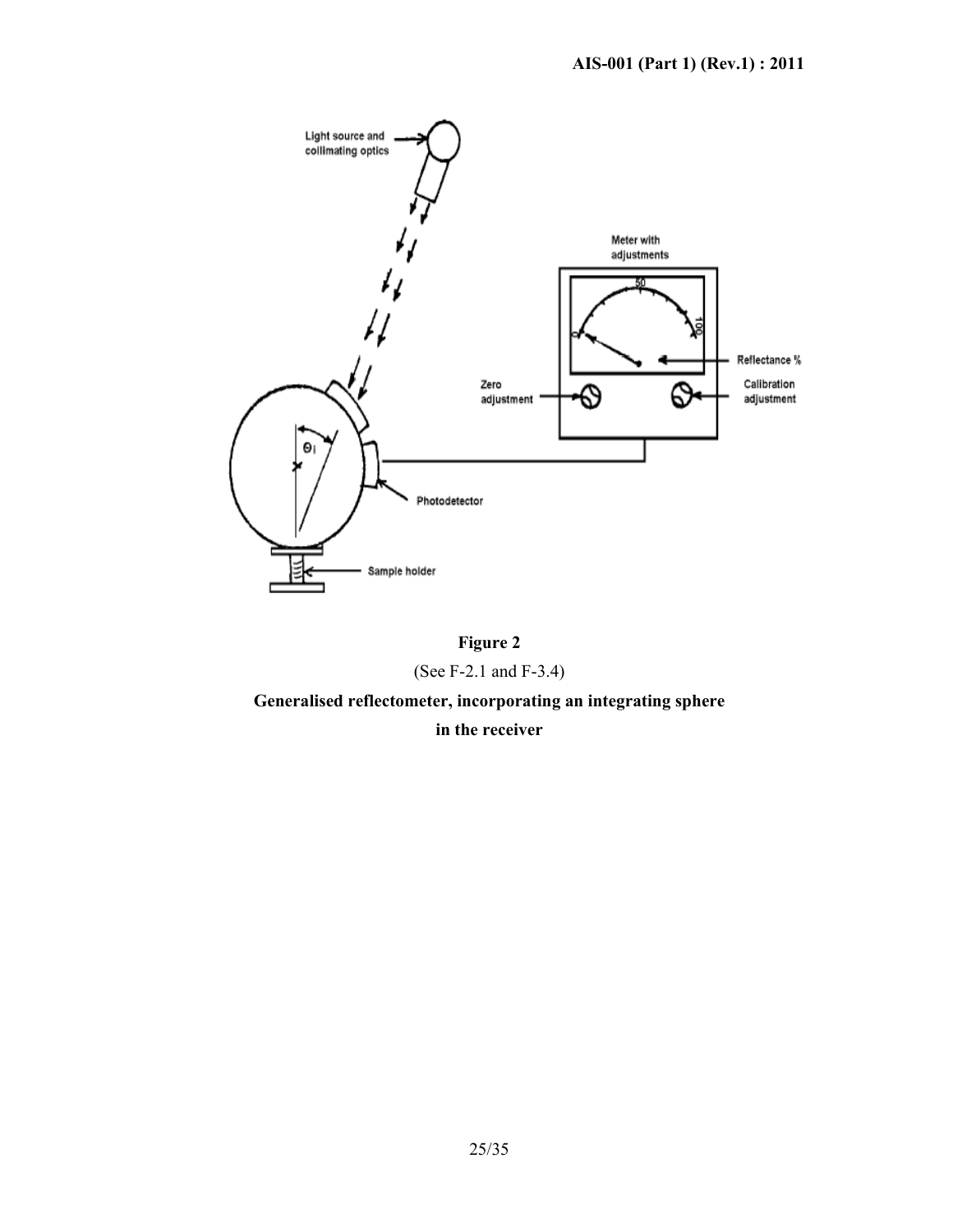### **Table F-1**

(See F-1.1.4.)

### **SPECTRAL TRISTIMULUS VALUS FOR THE CIE 1931 STANDARD COLORMETRIC OBSERVER** (see note below)

This table is taken from CIE publication 50 (45) (1970)

| $\lambda$ nm                | $x(\lambda)$ | $y(\lambda)$ | $z(\lambda)$ |
|-----------------------------|--------------|--------------|--------------|
| 380                         | 0.0014       | 0,0000       | 0,0065       |
| 390                         | 0,0042       | 0,0001       | 0,0201       |
| 400                         | 0,0143       | 0,0004       | 0,0679       |
| 410                         | 0,0435       | 0,0012       | 0,2074       |
| 420                         | 0,1344       | 0,0040       | 0,6456       |
| 430                         | 0,2839       | 0,0116       | 1,385 6      |
| 440                         | 0,348 3      | 0,0230       | 1,747 1      |
| 450                         | 0,3362       | 0,0380       | 1,772 1      |
| 460                         | 0,290 8      | 0,0600       | 1,6692       |
| 470                         | 0,1954       | 0,0910       | 1,2876       |
| 480                         | 0,0956       | 0,1390       | 0,8130       |
| 490                         | 0,0320       | 0,2080       | 0,4652       |
| 500                         | 0,0049       | 0,3230       | 0,2720       |
| 510                         | 0,0093       | 0,5030       | 0,1582       |
| 520                         | 0,0633       | 0,710 0      | 0,0782       |
| 530                         | 0,1655       | 0,8620       | 0,042 2      |
| 540                         | 0,2904       | 0,954 0      | 0,0203       |
| 550                         | 0,433 4      | 0,9950       | 0,0087       |
| 560                         | 0,594 5      | 0,9950       | 0,0039       |
| 570                         | 0,762 1      | 0,952 0      | 0,0021       |
| 580                         | 0,9163       | 0,870 0      | 0,0017       |
| 590                         | 1,026 3      | 0,7570       | 0,0011       |
| 600                         | 1,062 2      | 0,6310       | 0,0008       |
| 610                         | 1,0026       | 0,5030       | 0,0003       |
| 620                         | 0,8544       | 0,381 0      | 0,0002       |
| 630                         | 0,642 4      | 0,2650       | 0,0000       |
| 640                         | 0,4479       | 0,1750       | 0,0000       |
| 650                         | 0,283 5      | 0,1070       | 0,0000       |
| 660                         | 0,1649       | 0,0610       | 0,0000       |
| 670                         | 0,0874       | 0,0320       | 0,0000       |
| 680                         | 0,0468       | 0,0170       | 0,0000       |
| 690                         | 0,0227       | 0,0082       | 0,0000       |
| 700                         | 0,0114       | $0,004$ 1    | 0,0000       |
| 710                         | 0,0058       | 0,0021       | 0,0000       |
| 720                         | 0,0029       | 0,0010       | 0,0000       |
| 730                         | 0,0014       | 0,0005       | 0,0000       |
| 740                         | 0,0007       | $0,0002$ (*) | 0,0000       |
| 750                         | 0,0003       | 0,0001       | 0,0000       |
| 760                         | 0,0002       | 0,0001       | 0,0000       |
| 770                         | 0,0001       | 0,0000       | 0,0000       |
| 780                         | 0,0000       | 0,0000       | 0.0000       |
| $(*)$ Changed in 1066 (from | $2 + 2$      |              |              |

(\*) : Changed in 1966 (from 3 to 2)

**Note:** Abridged table. The values of  $\bar{y}(\lambda) = V(\lambda)$  are rounded off to four decimal places.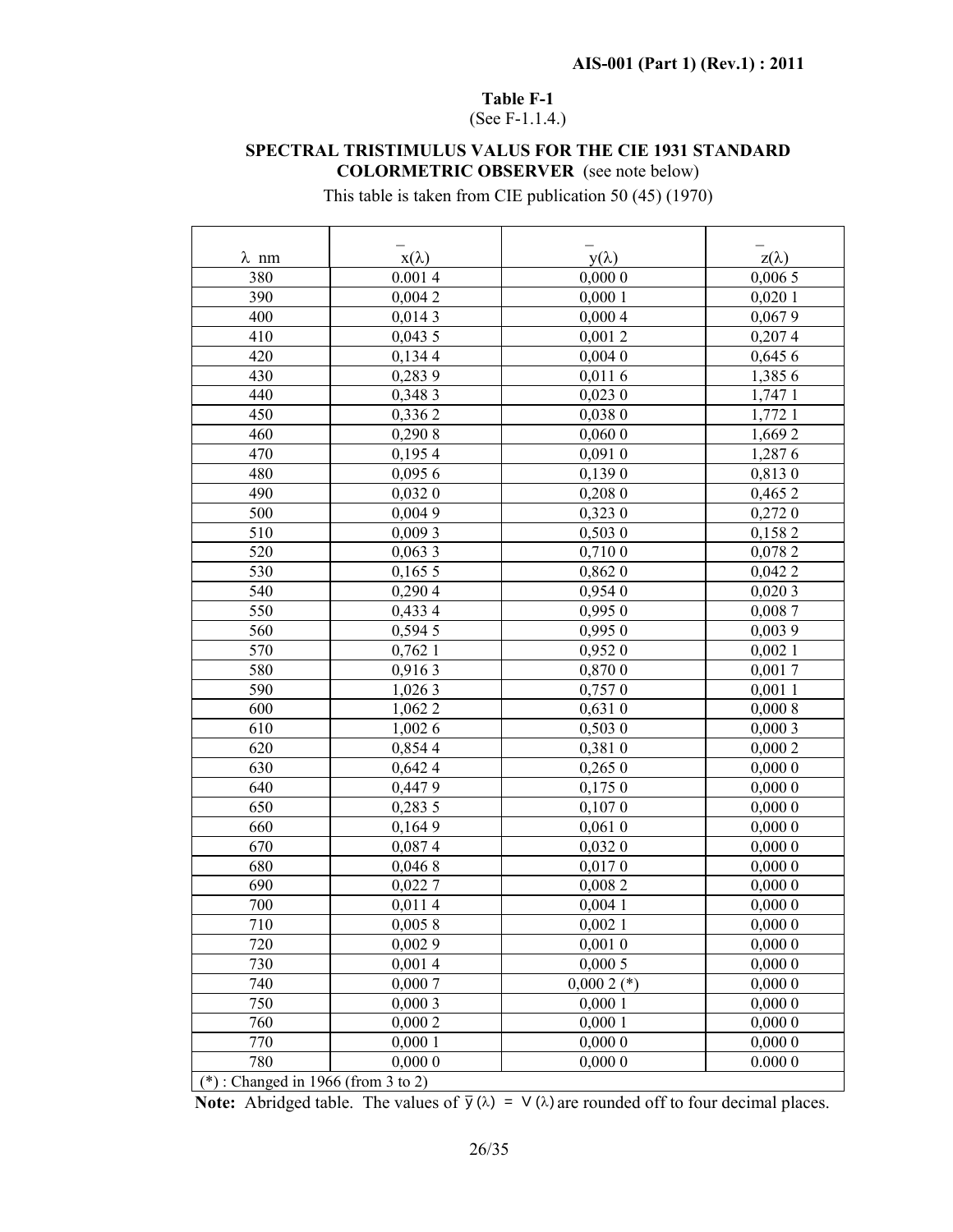### EXPLANATORY FIGURE

**Example of device for Measuring the Reflection Factor of Spherical Mirrors** 



 $C =$  Receiver

- $D = Diaphragm$
- $E =$  Window of entry
- $F =$  Window of measurement
- $L =$ Lens
- $M =$  Object window
- $S =$ Light source
- $(S)$  = Integrating sphere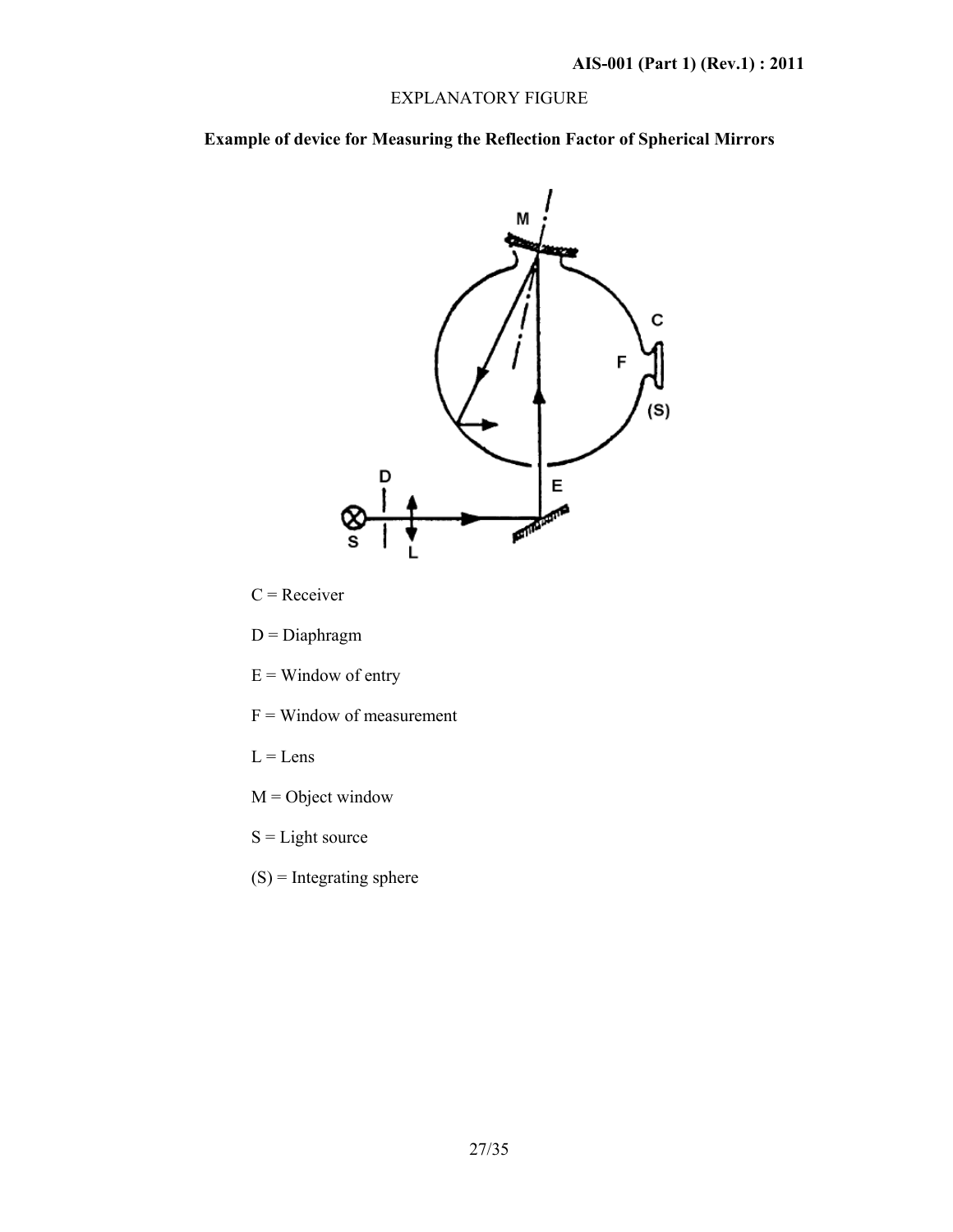### **ANNEX G**  (See 2.1.1.5 and 2.1.1.6)

### **PROCEDURE FOR DETERMINING THE RADIUS OF CURVATURE "r" OF THE REFLECTING SURFACE OF A MIRROR**

### **G-1. MEASUREMENT**

### G-1.1. Equipment

 A "spherometer" similar to the one described in Figure G-1 of this annex having the indicated distances between the tracing pin of the dial gauge and the fixed legs of the bar is used.

- G-1.2. Measuring points
- G-1.2.1. The principal radii of curvature shall be measured at three points situated as close as possible to positions at  $\frac{1}{3}$ ,  $\frac{1}{2}$  and  $\frac{2}{3}$  of the distance along the arc of the reflecting surface passing through the centre of this surface and parallel to segment b, or of the arc passing through the centre of the reflecting surface which is perpendicular to it if this arc is the longer.
- $G-1.2.2.$ Where, owing to the size of the reflecting surface, it is impossible to obtain measurements in the directions defined in 2.1.1.6. of this standard, testing agency may take measurements at the said point in two perpendicular directions as close as possible to those prescribed above.

### **G-2. CALCULATION OF THE RADIUS OF CURVATURE "r"**

"r" expressed in mm is calculated from the formula

$$
r = \frac{r_p 1 + r_p 2 + r_p 3}{3}
$$

where:

 $r_{p}$ 1 = the radius of curvature at the first measuring point,

 $r_p$ <sup>2</sup> = the radius of curvature at the second measuring point,

 $r_p3$  = the radius of curvature at the third measuring point,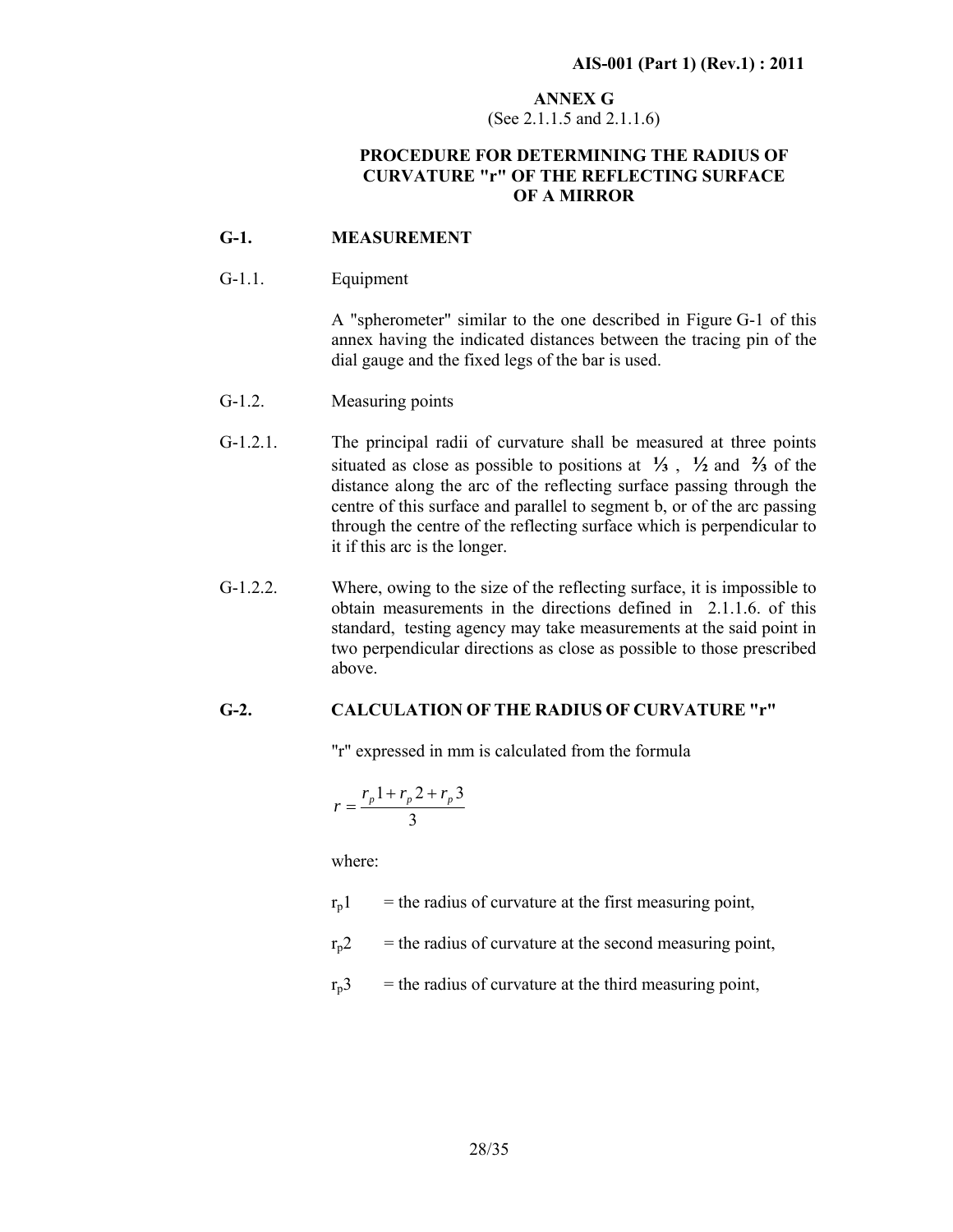

**Figure G-1 Spherometer**  (see G-1.1.)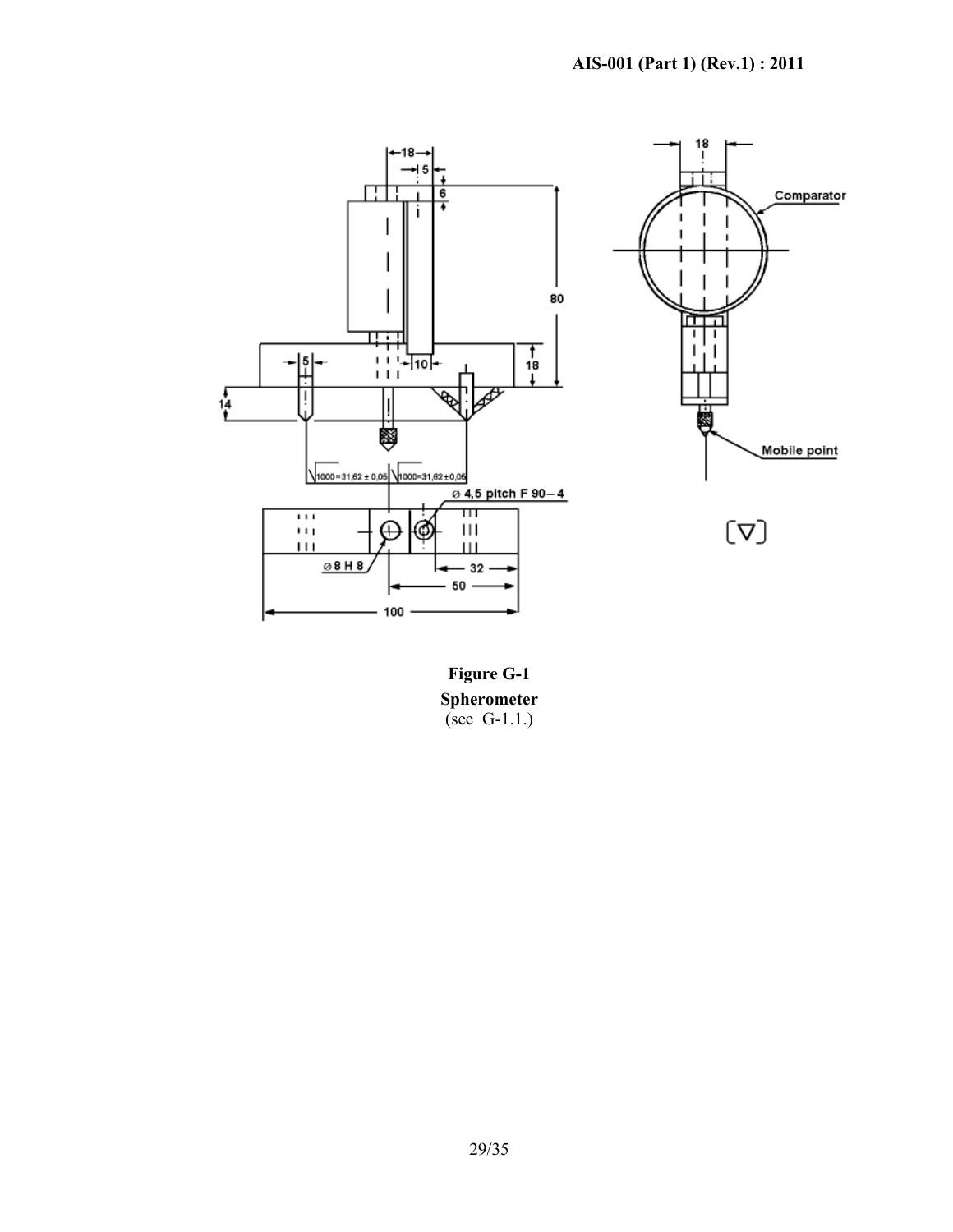### **AIS-001 (Part 1) (Rev.1) : 2011**

## **ANNEX H**

Reserved

**ANNEX J**  Reserved

**ANNEX K**  Reserved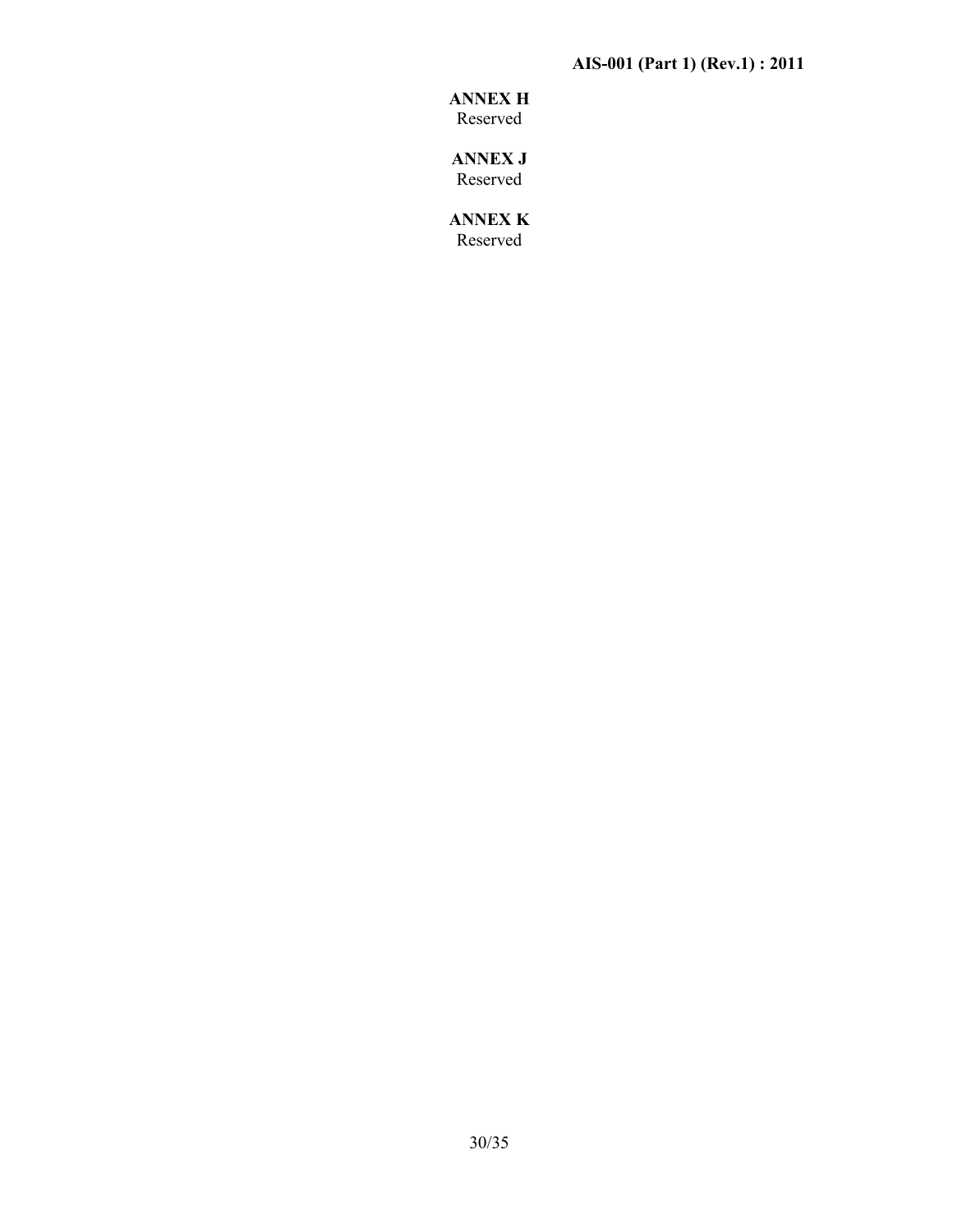### **ANNEX L**

### (See 7.5)

### **CRITERIA FOR EXTENSION OF APPROVAL**

- L-1 The verification/tests to be carried out for extending the approval to changes in the parameters are listed in the Table L-1 below:
- **L-2** Changes other than those listed above are considered to be having no adverse effect on Rear View Mirror.

| 1.               | Make<br>(trade<br>of<br>name<br>manufacturer):                                | If different manufacturer complete type<br>approval to be carried out.<br>In case of changes<br>in the name<br>of<br>trademark<br>manufacturerer's<br>for<br>$\overline{or}$<br>commercial reasons, type approval shall be<br>extended without any testing.                                                                              |
|------------------|-------------------------------------------------------------------------------|------------------------------------------------------------------------------------------------------------------------------------------------------------------------------------------------------------------------------------------------------------------------------------------------------------------------------------------|
| 2.               | Type and general commercial<br>$description(s)$ :                             | In the case of type change, subject to other<br>provisions of this table, all verification shall<br>be carried out.<br>of<br>change<br>case<br>in<br>In.<br>commercial<br>description, type approval shall be extended<br>without any testing, unless additional tests<br>are called for, because of changes in<br>technical parameters. |
| 3 <sub>1</sub>   | Means of identification of the<br>type, if indicated on the<br>device:        | Type approval shall be extended without<br>any testing.                                                                                                                                                                                                                                                                                  |
| $\overline{4}$ . | Category of vehicle for which<br>the device is intended:                      | No extension of approval is required                                                                                                                                                                                                                                                                                                     |
| 5.               | Name<br>address<br>and<br>of<br>manufacturer:                                 | Same as for sl. No. 1                                                                                                                                                                                                                                                                                                                    |
| 6.               | method<br>of<br>Location<br>and<br>of<br>the<br>affixing<br>approval<br>mark: | Type approval shall be extended without<br>any testing.                                                                                                                                                                                                                                                                                  |
| 7.               | of<br>assembly<br>Address(es)<br>$plant(s)$ :                                 | Verification of compliance to following<br>requirements in AIS-037 need be carried<br>out:<br>- 5.0 Initial documentary appraisal<br>- 6.0 Pre-test inspection<br>Subject to compliance of the above type<br>approval shall be extended without any<br>further testing of samples.                                                       |

### **Table L-1**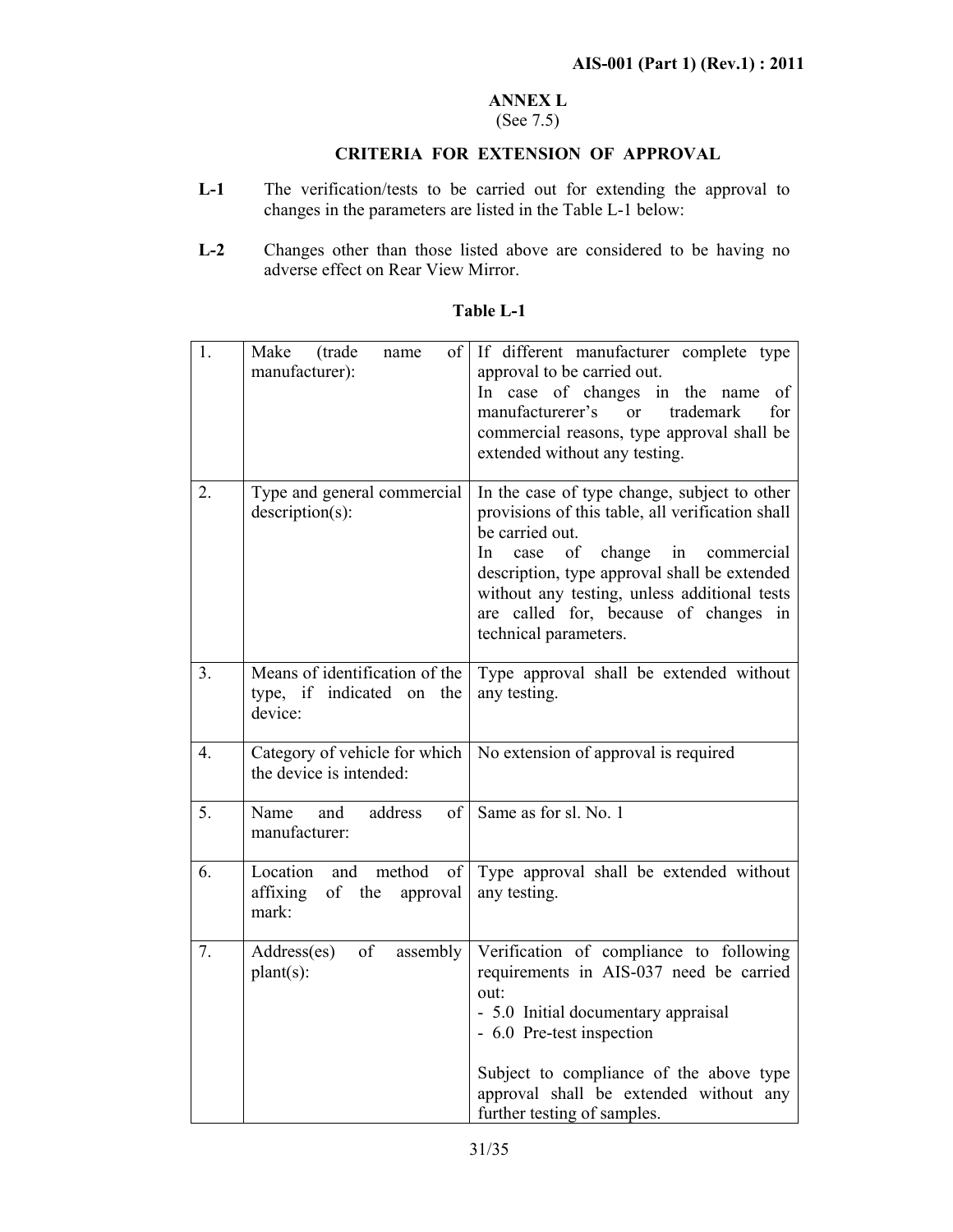| 8.   | Mirrors (state for each mirror):                                                                            |                                                                                                                                                                                 |  |
|------|-------------------------------------------------------------------------------------------------------------|---------------------------------------------------------------------------------------------------------------------------------------------------------------------------------|--|
| 8.1. | Variant                                                                                                     | Based on the change in parameters listed in<br>this table                                                                                                                       |  |
| 8.2. | Sketch for the identification<br>of the mirror:                                                             | No verification required.                                                                                                                                                       |  |
| 8.3. | Details of the method of<br>attachment:                                                                     | See 8.8                                                                                                                                                                         |  |
| 8.4  | Dimensions of reflecting<br>surfaces.                                                                       | If maximum and minimum dimensions are<br>type approved and changed dimensions are<br>within these values, no test is required, other<br>wise dimensional check to be conducted. |  |
| 8.5  | Change in Radius of<br>curvature of reflecting<br>surface.                                                  | Radius of curvature to be verified.                                                                                                                                             |  |
| 8.6  | Change in reflective coating.                                                                               | Reflectivity test to be verified.                                                                                                                                               |  |
| 8.7  | Increase in cross-section of<br>material and hardness of<br>stem.                                           | Bending and impact tests are to be<br>conducted.                                                                                                                                |  |
| 8.8  | Changes in mounting<br>dimensions adversely<br>affecting, the performance<br>against impact / bending test. | If height is reduced and/or horizontal<br>distance between centre of the mirror to the<br>base is reduced, bending test and Impact test<br>to be conducted.                     |  |
| 8.9  | Overall shape of Housing                                                                                    | Bending and impact tests are to be<br>conducted.<br>Note :Bending test is applicable only for<br>rear mirrors described in Part 2 of this<br>standard                           |  |
| 9    | Devices for indirect vision<br>other than mirrors:                                                          | As agreed between test agency and device<br>manufacturer/applicant.                                                                                                             |  |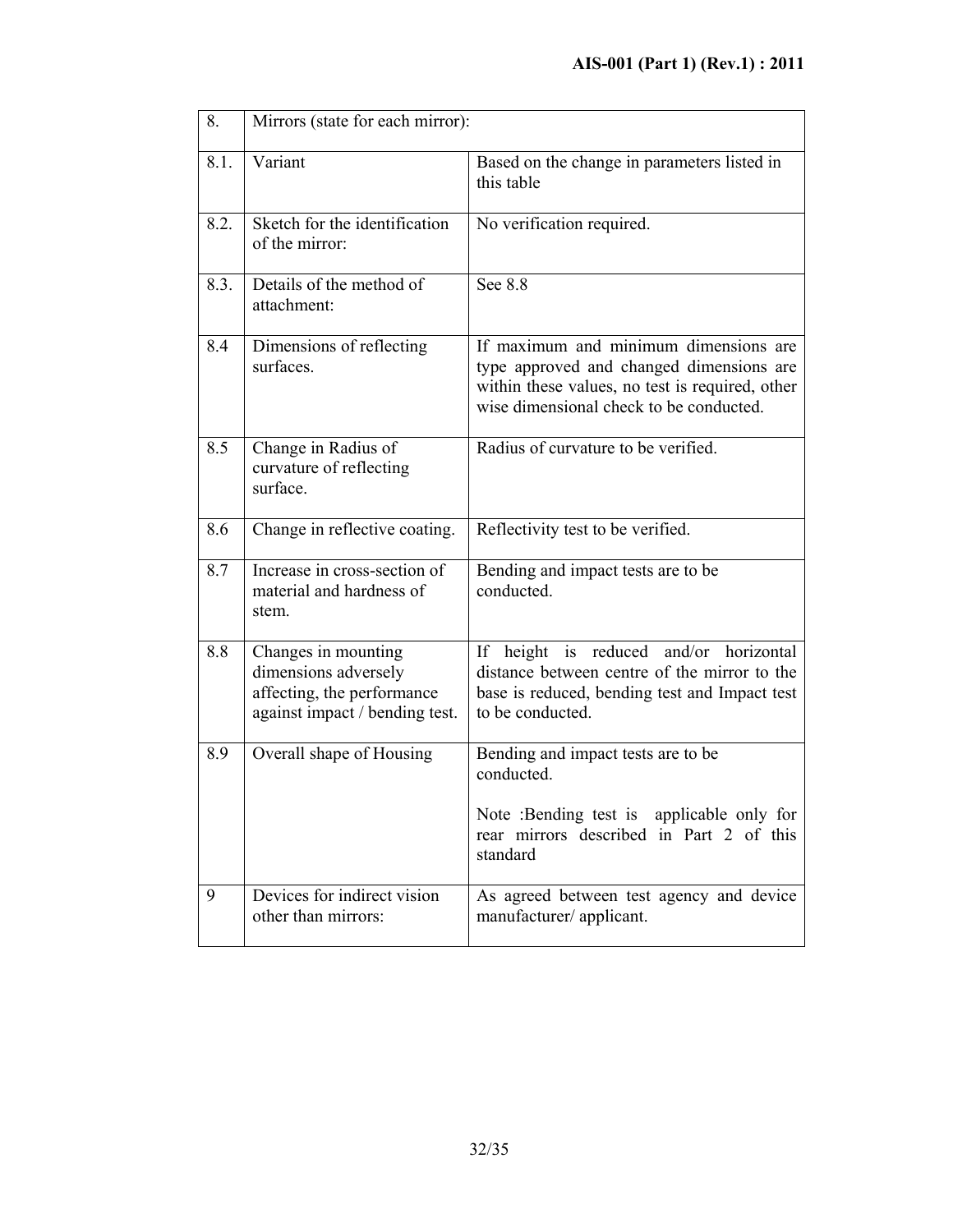### **ANNEX M**

### (See introduction)

### **COMPOSITION OF AISC PANEL ON REAR VIEW MIRRORS\***

| Convener              |                                                                                        |
|-----------------------|----------------------------------------------------------------------------------------|
| Mr. T. M. Balaraman   | Hero Honda Motors Ltd., (SIAM)                                                         |
| <b>Members</b>        | Representing                                                                           |
| Mr. A. S. Bhale       | The Automotive Research Association of India (ARAI)                                    |
| Mr. B. V. Shamsundara | The Automotive Research Association of India (ARAI)                                    |
| Mr. D. P. Saste       | Central Institute of Road Transport (CIRT)                                             |
| Mr. V. D. Chavan      | Central Institute of Road Transport (CIRT)                                             |
| Dr. Madhusudan Joshi  | International Centre for Automotive Technology (ICAT)                                  |
| Mr. G.R.M. Rao        | Vehicle Research & Dev. Estt. (VRDE)                                                   |
| Dr. N. Karuppaiah     | National Automotive Testing and R&D Infrastructure<br>Project (NATRIP)                 |
| Mr. K. K. Gandhi      | Society of Indian Automobile Manufacturers (SIAM)                                      |
| Mr. G. K. Binani      | Society of Indian Automobile Manufacturers (SIAM)<br>(Tata Motors Ltd)                 |
| Mr. P. K. Banerjee    | Society of Indian Automobile Manufacturers (SIAM)<br>(Tata Motors Ltd)                 |
| Mr. R. M. Kanitkar    | Society of Indian Automobile Manufacturers (SIAM)<br>(Force Motors Ltd.)               |
| Mr. Z. A. Mujawar     | Society of Indian Automobile Manufacturers (SIAM)<br>(Mahindra and Mahindra Ltd)       |
| Mr. Nagendra H. V.    | Society of Indian Automobile Manufacturers (SIAM)<br>(Toyota Kirloskar Motor Pvt. Ltd) |
| Mr. Prakash Vemali    | Society of Indian Automobile Manufacturers (SIAM)<br>(Mercedes Benz India Ltd.)        |
| Mr. Jitendra Malhotra | Society of Indian Automobile Manufacturers (SIAM)<br>(Maruti Suzuki India Ltd)         |
| Mr. Sumit Sharma      | Society of Indian Automobile Manufacturers (SIAM)<br>(Volkswagen India Private Ltd.)   |
| Mr. Harjeet Singh     | Society of Indian Automobile Manufacturers (SIAM)<br>(Hero Honda Motors Ltd)           |
| Mr. Harsh Agrawal     | Society of Indian Automobile Manufacturers (SIAM)<br>(Hero Honda Motors Ltd)           |
| Mr. S Ramiah          | Society of Indian Automobile Manufacturers (SIAM)<br>(TVS Motor Company Limited)       |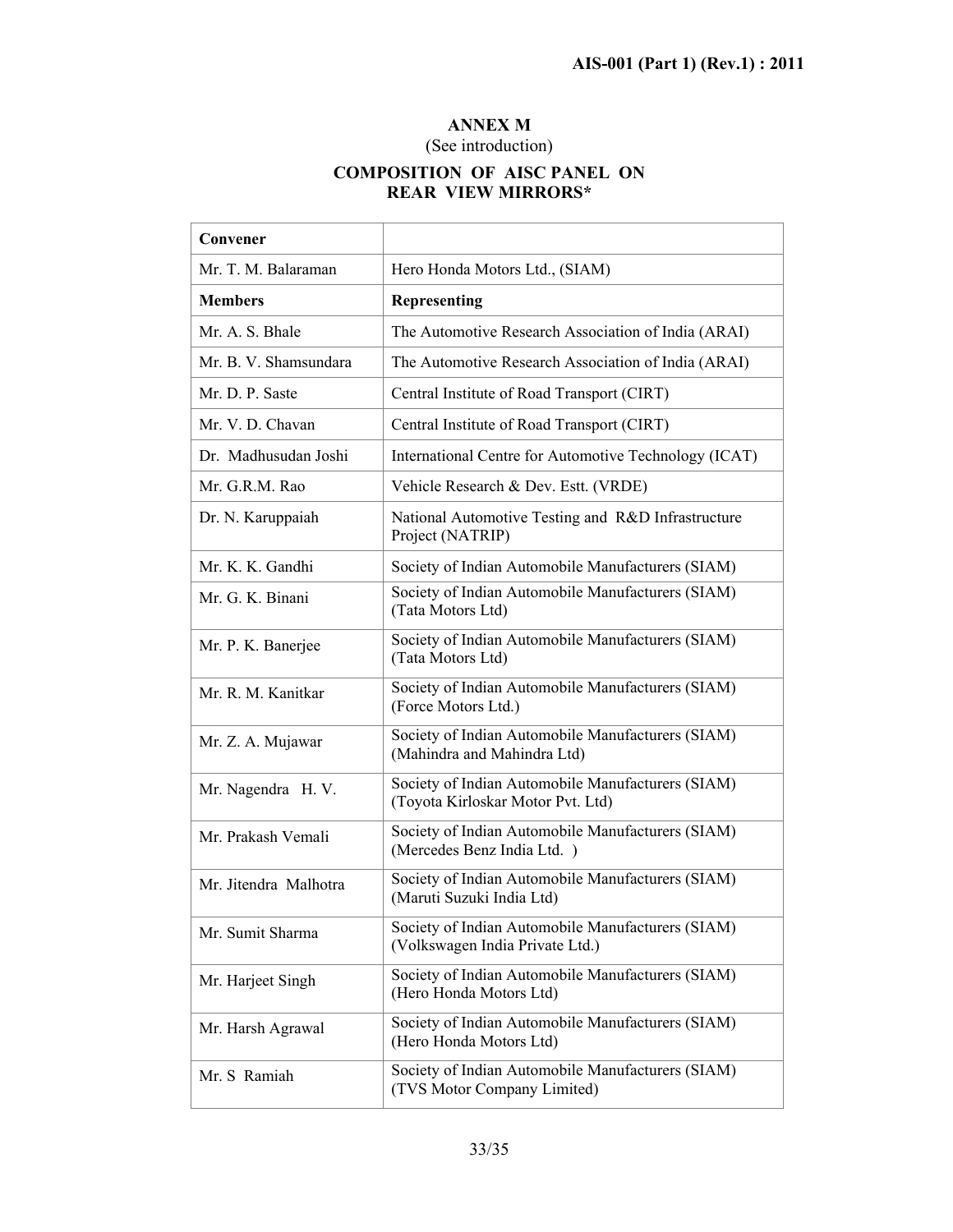| Mr. T.C. Gopalan,         | Tractor Manufacturers Association (TMA)                           |
|---------------------------|-------------------------------------------------------------------|
| Mr. K. N. D. Nambudiripad | Automotive Component Manufacturers Association<br>(ACMA)          |
| Mr. G. V. George          | FIEM Industries Ltd. (ACMA)                                       |
| Mr. Rajagopalan           | FIEM Industries Ltd. (ACMA)                                       |
| Mr. Virendra Sachdev      | Lumax Industries Ltd. (ACMA)                                      |
| Mr. Sagar Kulkarni        | Rinder India Pvt. Ltd. (ACMA)                                     |
| Mr. T. V. Singh           | Bureau of Indian Standards (BIS)                                  |
| Mr. Rajiv Agarwal         | All India Auto & Miniature Bulbs & Component Mfrs.<br>Association |
| Mr. C. K. Choudhari       | All India Auto & Miniature Bulbs & Component Mfrs.<br>Association |

\* At the time of approval of this Automotive Industry Standard (AIS)